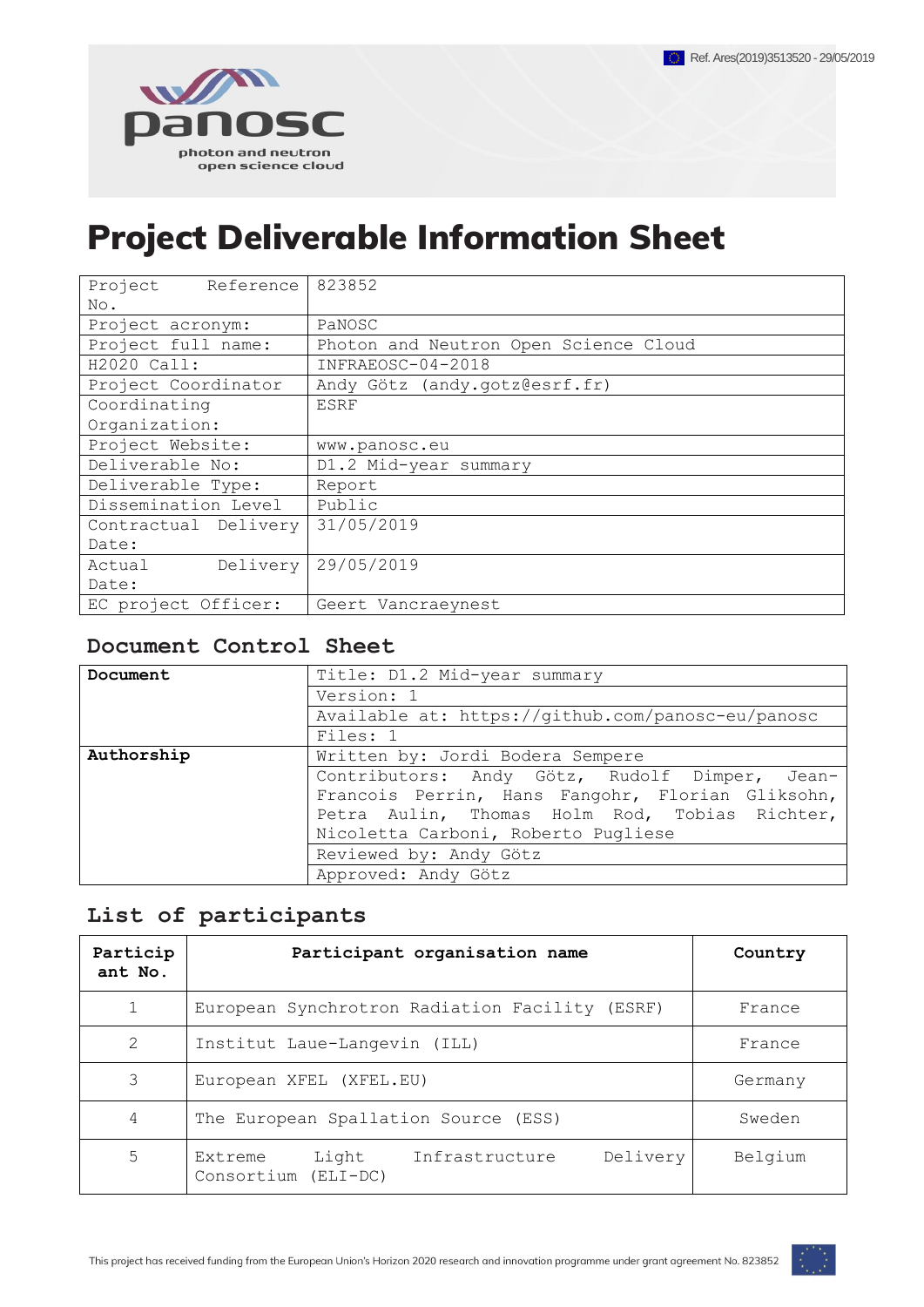

<span id="page-1-0"></span>

| 6                        | Infrastructure<br>European Research<br>Central<br>Consortium (CERIC-ERIC) | Italy              |
|--------------------------|---------------------------------------------------------------------------|--------------------|
| $\overline{\phantom{0}}$ | EGI Foundation (EGI.eu)                                                   | The<br>Netherlands |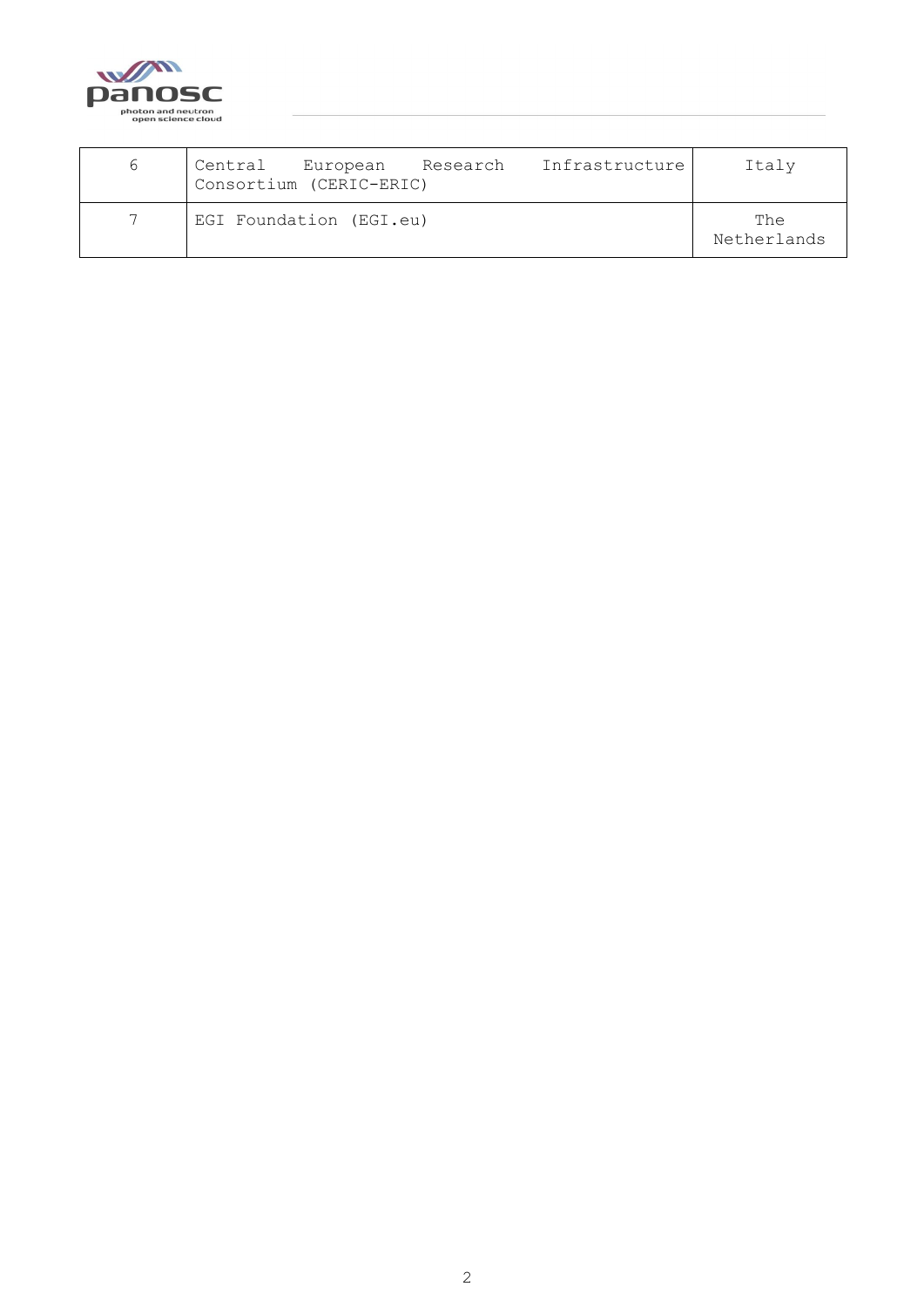

# Table of Contents

| Summary of Project Management Committee meetings  13                |
|---------------------------------------------------------------------|
|                                                                     |
| Meetings before the Kick-off meeting  14                            |
| Meetings after the Kick-off meeting  14                             |
|                                                                     |
|                                                                     |
|                                                                     |
| Work Package 2: Data Policy and Stewardship  19                     |
| Work Package 3: Data Catalog Services  19                           |
| Work Package 4: Data Analysis Services  19                          |
| Work Package 5: Virtual Neutron and x-raY Laboratory (VINYL)  20    |
|                                                                     |
|                                                                     |
| Work Package 8: Staff and User Training  22                         |
| Work Package 9: Outreach/Communication and Dissemination/Impact  22 |
| Comparison between actual and forecasted project status  24         |
|                                                                     |
|                                                                     |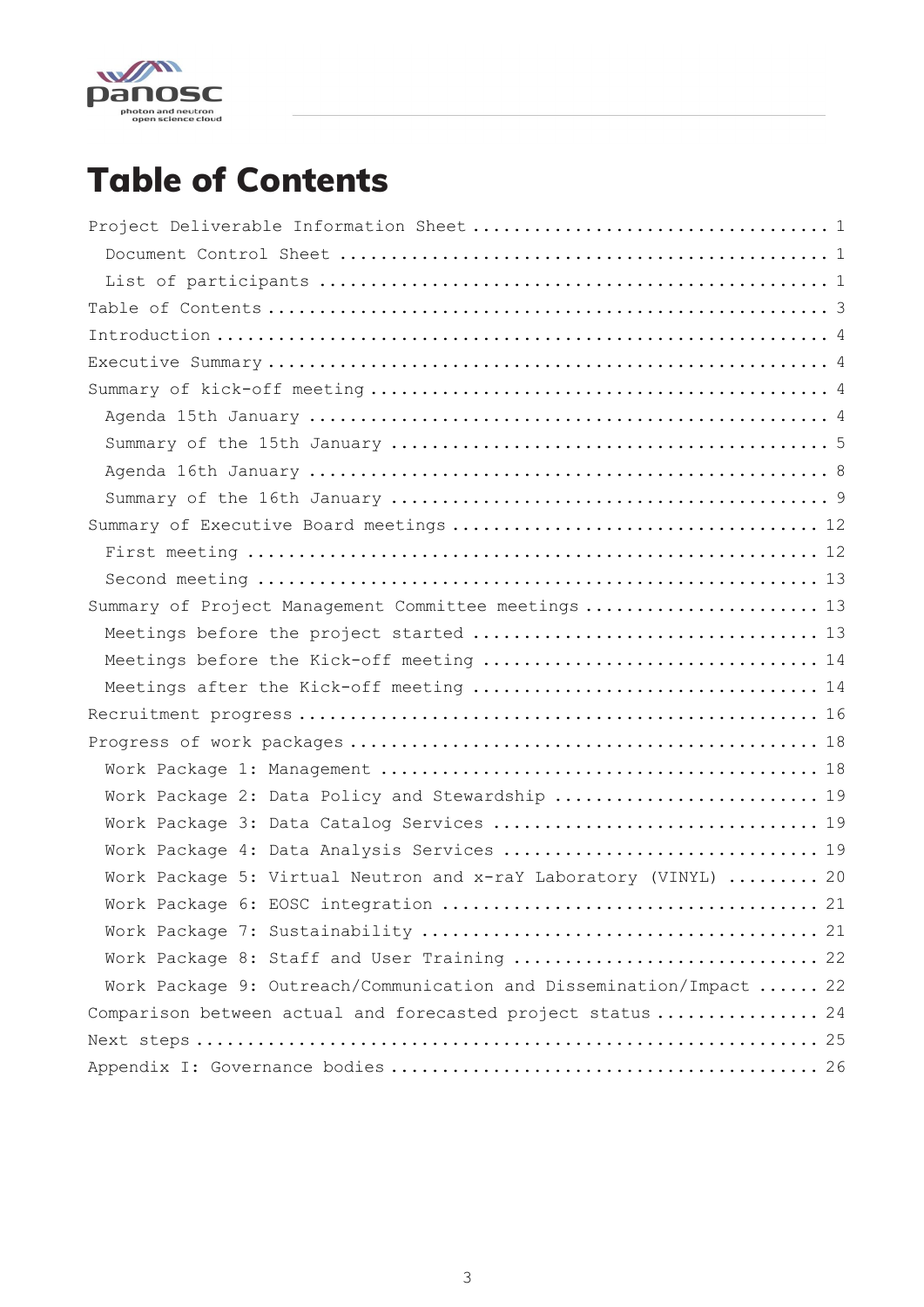

# <span id="page-3-0"></span>Introduction

This document summarises the progress achieved in the project since the last management report. As such, this document and the ones that follow on months 18, 30 and 42 will complement the four instances of annual workshop reports (months 12, 24, 36 and 48) to provide a regular update on the project, its management and comparing its current status with what was forecasted.

# <span id="page-3-1"></span>Executive Summary

Overall the project is advancing according to plan. A kick-off meeting attended by all partners and observers took place, a Consortium Agreement was approved and signed by all partners, deliverables proposed in the original proposal are being delivered in time, with the partners engaged in the project, regular meetings, recruitment and continuous activity in our main repository:

<span id="page-3-2"></span><https://github.com/panosc-eu/panosc>

# Summary of kick-off meeting

The initial kick-off meeting was organised on 15th and 16th January in Grenoble and the organiser of the event was the ESRF. The event was managed with INDICO [\(https://indico.esrf.fr/indico/event/19/\)](https://indico.esrf.fr/indico/event/19/) for registrations of participants, the agenda and presentations. The kick-off meeting spanned two days, with the first day focusing on introducing the project and work packages and the second day having parallel work sessions for each work package and a meeting of the Executive Board.

# <span id="page-3-3"></span>**Agenda 15th January**

| Registration and welcome coffee                     |                 |
|-----------------------------------------------------|-----------------|
|                                                     | $10:00 - 11:00$ |
| Welcome Address                                     | $11:00 - 11:15$ |
| by Francesco Sette (Director General - ESRF)        |                 |
| PaNOSC Overview                                     | $11:15 - 11:30$ |
| by Andrew Götz (Primary Coordinator Contact & WP2   |                 |
| $leader - ESRF)$                                    |                 |
| EC View of EOSC                                     | $11:30 - 11:45$ |
| by Geert Vancraeynest (Project Officer - European   |                 |
| Commission)                                         |                 |
| PaNOSC + national RIs                               | $11:45 - 12:00$ |
| by Rudolf Dimper (PaNOSC's Executive Board member - |                 |
| ESRF)                                               |                 |
| EOSC-hub                                            | $12:00 - 12:15$ |
| by Tiziana Ferrari (PaNOSC's Executive Board - EGI) |                 |
| PaNOSC Users: Coherent diffraction + training       | $12:15 - 12:30$ |
| by Vincent Favre-Nicolin (Scientists and HERCULES   |                 |
| director - ESRF)                                    |                 |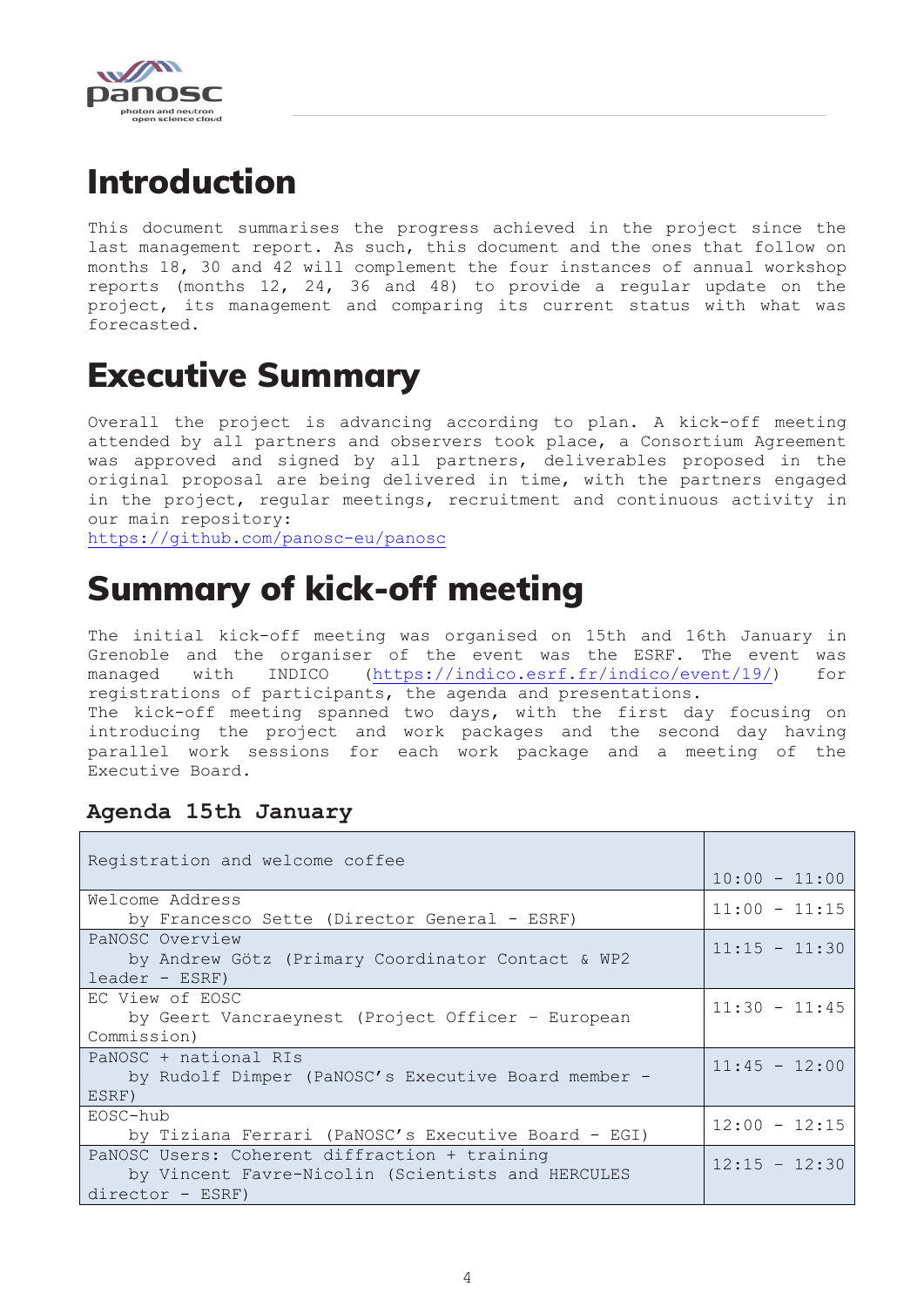photon and neutron<br>open science cloud

Danc

| PaNOSC Users: a neutron user's view of data and metadata<br>by Andrew Jackson (Scientist - ESS)         | $12:30 - 12:45$ |
|---------------------------------------------------------------------------------------------------------|-----------------|
| PaNOSC Users: Laser users - vision for ELI<br>by Florian Gliksohn (Associate director - ELI-DC)         | $12:45 - 13:00$ |
| Lunch                                                                                                   |                 |
|                                                                                                         | $13:00 - 14:00$ |
| WP1 - Management<br>by Jordi Bodera (WP1 leader - ESRF)                                                 | $14:00 - 14:20$ |
| WP2 - Data Policy<br>by Andrew Götz (WP2 leader - ESRF)                                                 | $14:20 - 14:40$ |
| Identity management<br>by Christos KANELLOPOULOS (GÉANT)                                                | $14:40 - 15:00$ |
| WP3 - Metadata Catalogues<br>by Tobias Richter (WP3 leader - ESS)                                       | $15:00 - 15:20$ |
| WP4 - Data Analysis as a Service<br>by Hans Fangohr (WP4 leader - XFEL)                                 | $15:20 - 15:40$ |
| Jupyter ecosystem<br>by Thomas Kluyver (XFEL)                                                           | $15:40 - 16:20$ |
| WP5 - VIrtual X-RaY and Neutron Laboratory (VYNIL)<br>by Carsten Fortmann-Grote (WP5 leader - XFEL)     | $16:20 - 16:40$ |
| WP6 - EOSC Integration<br>by Jean-François Perrin (WP6 leader - ILL)                                    | $16:40 - 17:00$ |
| $WP7 -$ Sustainability<br>by Ornela de Giacomo (Deputy Executive Director -<br>CERIC-ERIC)              | $17:00 - 17:20$ |
| WP8 - Staff and user training<br>by Thomas Rod (WP8 leader - ESS)                                       | $17:20 - 17:40$ |
| WP9 - Outreach/communication and dissemination/impact<br>by Nicoletta Carboni (WP9 leader - CERIC-ERIC) | $17:40 - 18:00$ |
| Dinner                                                                                                  | From 19:00      |

#### <span id="page-4-0"></span>**Summary of the 15th January**

The morning of the first day started with a short welcome address by Francesco Sette, highlighting how much IT is enabling top-quality science and allowing researchers to accomplish their work.

This was followed by an overview of PaNOSC by Andy Götz who provided key information on the objectives of the project. He explained how PaNOSC was part of the Open Science movement which is happening worldwide and that the outcomes of PaNOSC will help make the science in the partner institutes more open and reproducible. PaNOSC is one of the cluster projects making up EOSC and a successful outcome to PaNOSC will also mean a successful EOSC.

Geert Vancraeynest followed with a presentation about the vision that the European Commission has of the EOSC and how PaNOSC should contribute to co-create it turning FAIR into a reality. Rudolf Dimper presented the PaNOSC's stakeholders (other funded projects, e-infrastructures, national RIs and the INFRAEOSC-05b call) and community (LEAPS and LENS). He emphasised how PaNOSC is part of a larger community and needs to work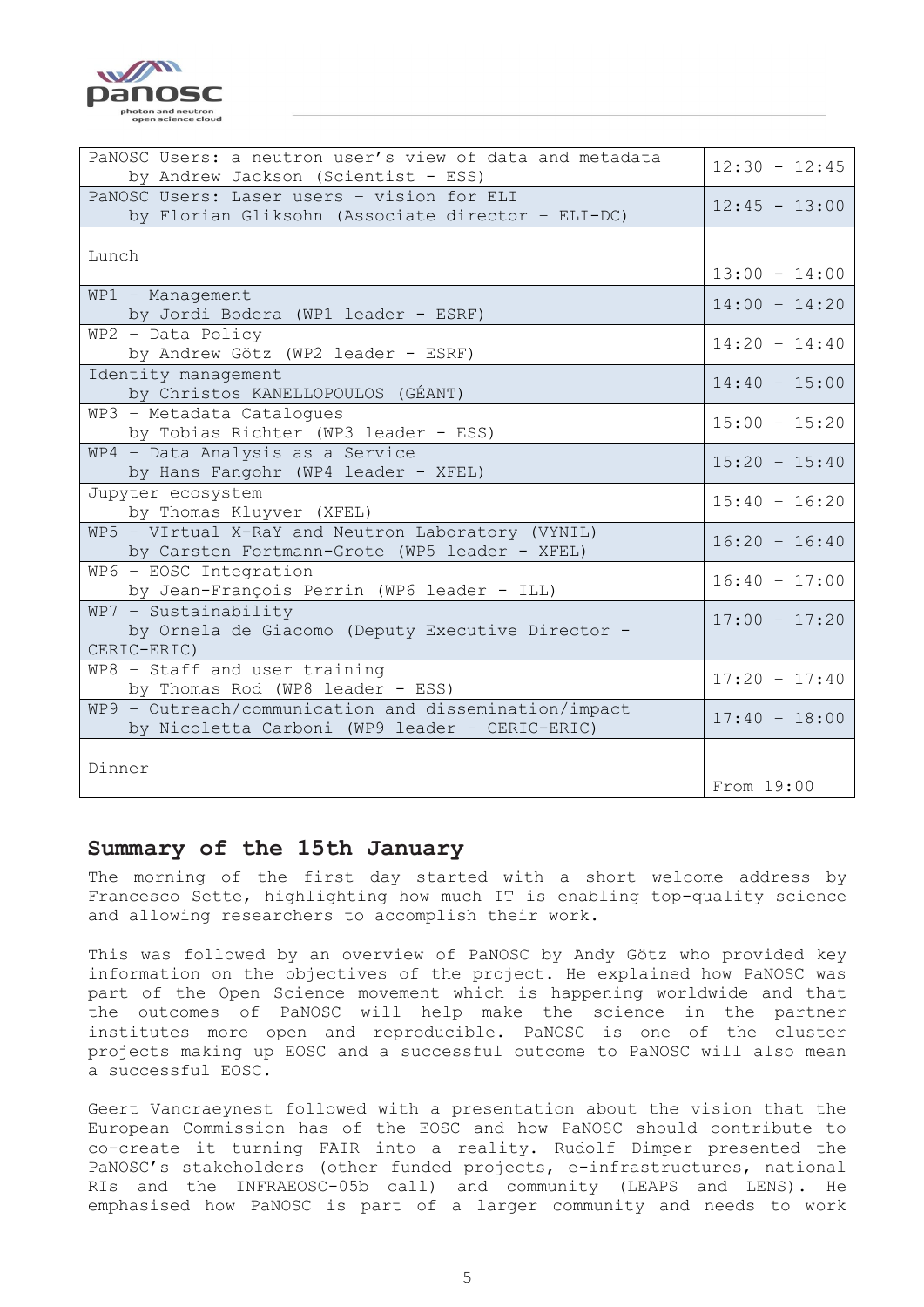

closely with the other members of the community especially the photon and neutron sources.

Tiziana Ferrari continued with a presentation on EGI's contribution to ensure PaNOSC integrates into the EOSC via the EOSC-hub project. The following services will be provided by the e-infrastructures to PaNOSC as part of the EOSC-hub: Jupyter notebook service, data transfer service, federated cloud and data discovery and archiving. All these services will be integrated with the PaNOSC AAI solution umbrellaID which will be based on eduTeams from Géant.

The morning was completed by three presentations covering the user needs for PaNOSC. The photon users' needs for tomography and coherent diffraction imaging were presented by Vincent Favre-Nicolas (data scientist and Director of the Hercules School). Vincent presented the need for highly optimised algorithms to address the data challenges of the EBS (the new ESRF accelerator) in Coherent Diffraction Imaging (CDI). He demonstrated how Jupyter notebooks can be used to run software for CDI data reduction. He noted that CDI software is compatible with the Nexus format (the chosen PaNOSC standard) for CDI NXcdi\_ptycho. Finally he explained, in his role as Hercules director, that the Hercules school could be used to promote and encourage data management for Open Science by training young scientists.

Andrew Jackson (ESS scientist) presented the Neutron users view. He explained the different kinds of data and metadata they deal with in the workflow of neutron experiments. Electronic logbooks are an essential tool nowadays. He explained the use of the Nexus format NXcanSAS for storing SANS data. Open Data and Open Science are not strong drivers for neutron users however they want reliable and reproducible data with tools for rapid analysis. He concluded with the challenges for PaNOSC which is to enhance the ability of scientists to share data in order to meet legislation.

The morning session wrapped up with a presentation the view for Lasers presented by Florian Gliksohn, ELI-DC associate director. He explained the general data workflow at ELI and the core principles foreseen for the future ELI ERIC data policy, which are close to the PaNdata data policy. PaNOSC is very timely for ELI given that this infrastructure is now transitioning to early operations and will require to work on all areas covered by the project.

After lunch the afternoon focused on the individual work packages:

Jordi Bodera presented WP1 - Management, focusing on the goals of the work package (ensuring good communication, coordination, reporting, monitoring and control), introducing its management structure and management approach. An example of a possible report that could be provided to the Executive Board was shown. At the end of the session the top pending actions for the work package at the time were raised (detailed project plan, risk management, KPIs for monitoring and signature of the Consortium Agreement).

Andy Gotz presented WP2 - Data Policy, covering the objectives which include harmonisation of PaN data policies, adoption of common open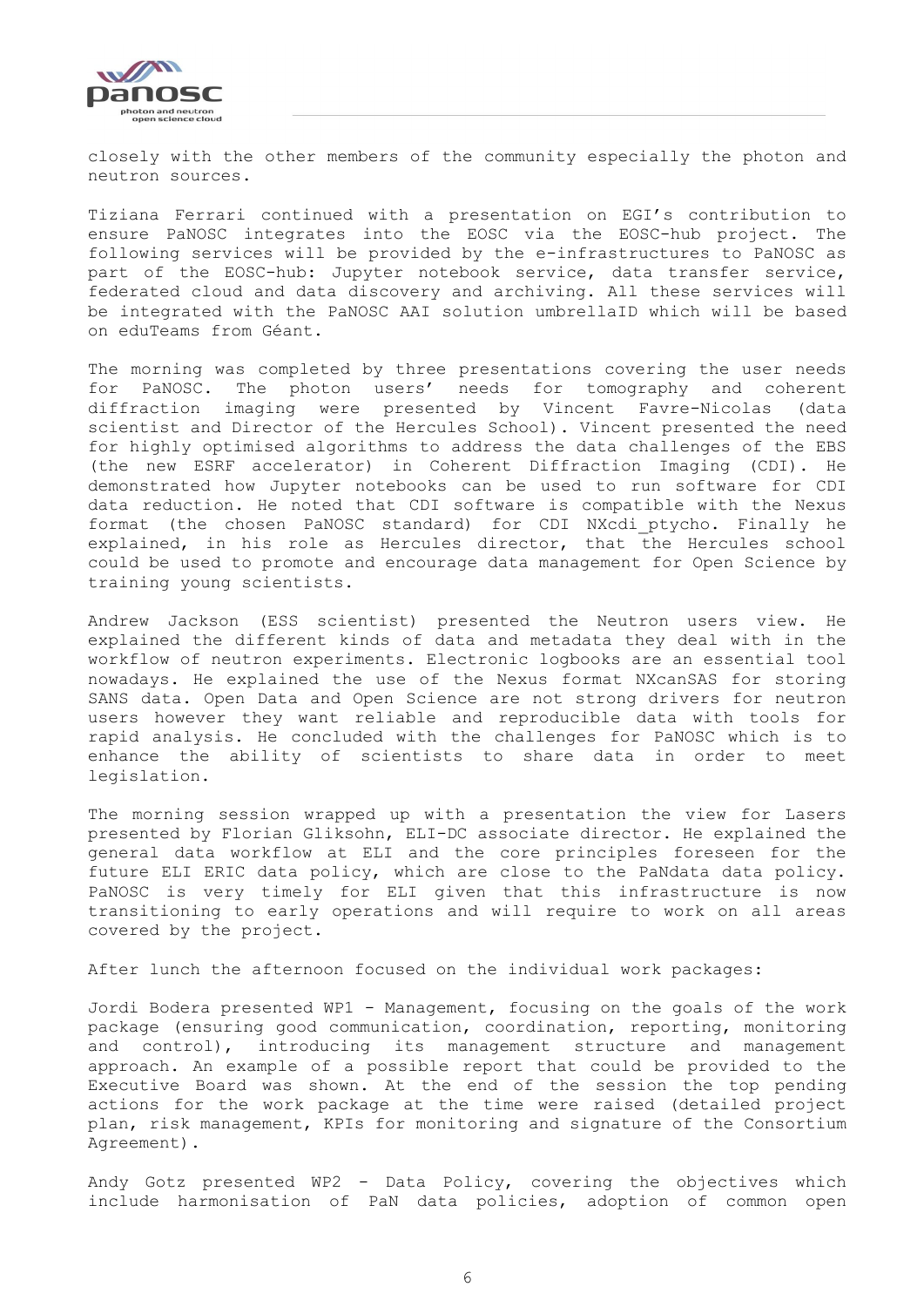

standards, registering of data repositories with standards bodies and publishers, stewardship of data, best practices for implementing data policies and guidelines for handling huge datasets. WP2 will define KPIs for data policies, how to be compliant with GDPR, and develop tools for generating and managing Data Management Plans (DMPs). The goal of WP2 is to update the PaN data policies to be aligned with the FAIR principles. This is essential if PaNOSC and EOSC want to make FAIR data reality.

Tobias Richter presented WP3 – Metadata Catalogues. He gave an overview of the expectations on a good data catalogue and how the activities in the work package will help the facilities to make their catalogues (where they exist today) better and allow a more FAIR exposure of their data. The main strands of tasks would include capturing metadata at the experimental stations, exposing that metadata to the wider scientific communities in line with the data policies via the EOSC and enhance the community definitions for metadata (NeXus). Tobias also stressed that the route via the (public) data, through the data catalogues, is a promising one into further EOCS services that may be offered by partners, such as file access, migration or access to computing and analysis resources.

Hans Fangohr presented WP4 – Data Analysis as a Service. He outlined the data analysis vision of the project: to provide data analysis capabilities as an EOSC service. In particular he explained the two technologies mentioned in the proposal:

(i) The use of a remote desktop client in a browser (VISA) connected to a virtual machine somewhere in the cloud or a facility, and

(ii) The use of Jupyter Notebooks as an interactive environment for data analysis.

Hans Fangohr also demonstrated an example of a reproducible publication where together with the manuscript, a GitHub repository is published, which contains notebooks that - when executed - create the figures and data shown in the paper. The project aims to make creation of such reproducible publications more easily possible.

Thomas Kluyver made a break from work package presentations to introduce the Jupyter ecosystem, and provide all participants an introductory overview of important components such as the classic notebook, nbconvert, nbval and nbmerge.

Carsten Fortmann-Grote presented WP5 – VIrtual X-RaY and Neutron Laboratory (VYNIL). He explained the general approach to developing a simulation platform for P&N science suitable for various kinds of user interfaces. A set of application-programming interfaces (APIs) will be developed which connect the user to advanced simulation codes for photon and neutron propagation, sample interaction, signal generation and signal processing. In this way, a virtual laboratory will be realized. Some simulation codes and frameworks which will be used to implement a prototype of ViNYL were mentioned and connections to other work packages, in particular WP4 and WP8, were explained.

Jean-François Perrin presented WP6 – EOSC Integration. He presented the different objectives of the work package and highlighted the support role of this WP for the other activities of PaNOSC. This work should provide the building blocks for the infrastructure integration of WP3, 4 and 5. As illustrated during the meeting, this WP should promptly address the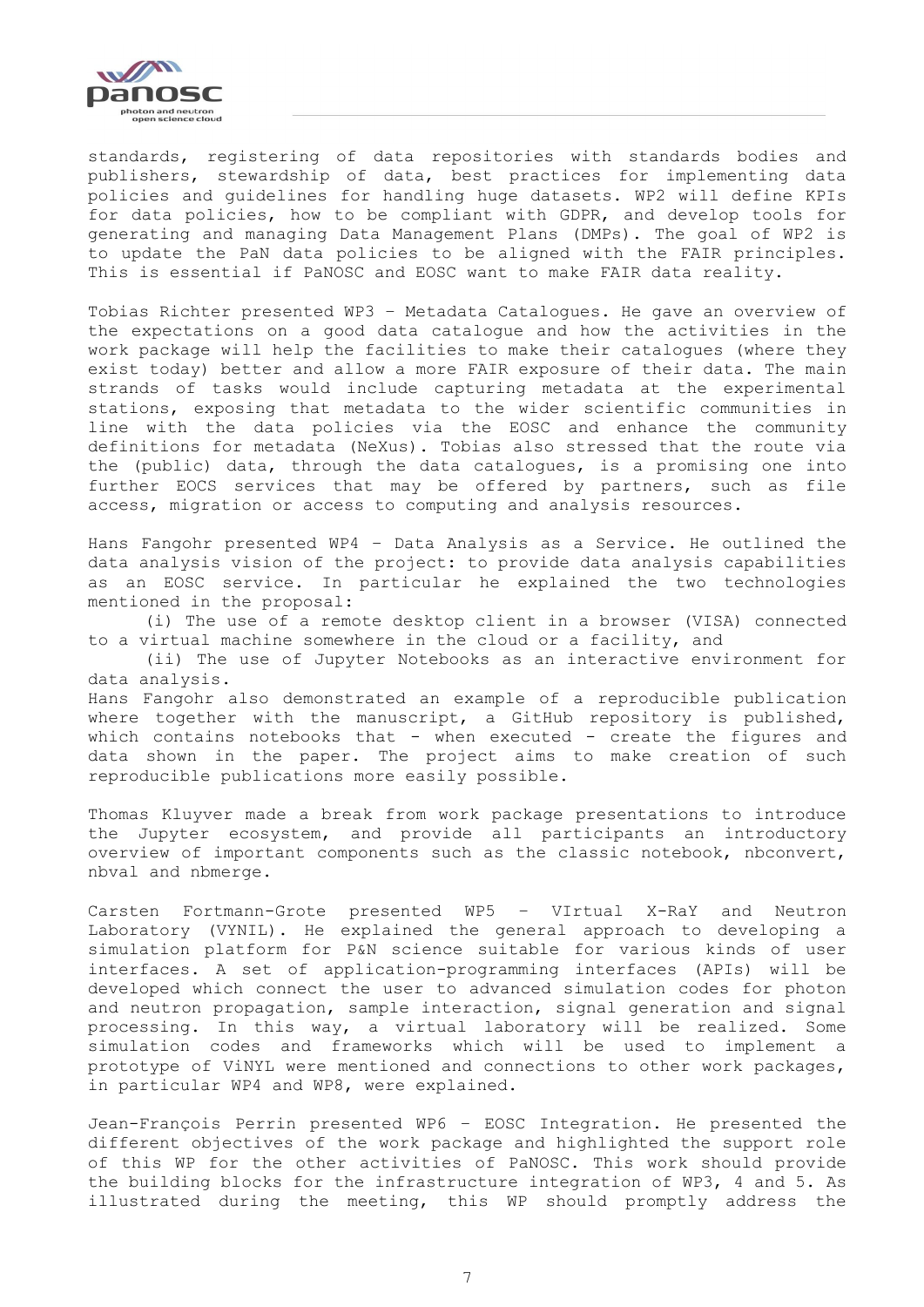

question of the AAI integration in EOSC and provide data transfer solution depending on the size of the data. These technical solutions being core to the integration of the PaNOSC data access and data analyses services in EOSC.

By liaising with the other organisations or projects participating to the EOSC construction, this WP should also ensure that the need of the community are well understood and taken into account.

Ornela de Giacomo presented WP7 – Sustainability. The presentation started with an explanation of the WP describing the specific tasks and their relation. The goal of this WP is to create a sustainability plan for PaNOSC. Two major aspect have been highlighted in order to reach this goal: the connection with the principal stakeholders (list them and collect their feedback is the objective of the task 7.1) and the strong connection with the other WPs, e.g. WP2 - Data Policy and Stewardship as this will affect the storage and computing resources maintenance costs which in turn will affect the long term sustainability of PaNOSC. With this in mind the work package will study the cost per partner for maintaining the infrastructure required for providing FAIR data and explore different scenarios for financing the long term costs. The long term sustainability plan of the PaNOSC infrastructure will balance the viewpoints of the different stakeholders.

Thomas H. Rod presented WP8 – Staff and user training, giving an overview of the schedule for the work package, which essentially continues of three components

1) migration of the e-learning platform, e-neutrons.org, to ESS and extension of it to cater for the needs of PaNOSC and its partners,

- 2) training of staff to create courses, and
- 3) development of courses and training of users.

It was noted that the work package essentially is driven by only two partners, namely ELI and ESS, and that it depends on results from WP4 and 5 and that milestones have been introduced to mitigate the risks associated with those dependencies. The functionality and components of the e-learning platform were discussed.

Nicoletta Carboni presented WP9 – Outreach/communication and dissemination/impact, introducing the activities foreseen in the first year of the project in the frame of WP9, including the set up of the tools for internal and external communication (repositories, social media accounts, shared calendar, etc.), the realization of the new project's logo and visual identity, the design, publication and content population of the website, and the preparation of the project's communication strategy. A draft structure of the latter was presented.

### <span id="page-7-0"></span>**Agenda 16th January**

| $ 08:30 - 09:30 $ |
|-------------------|
|                   |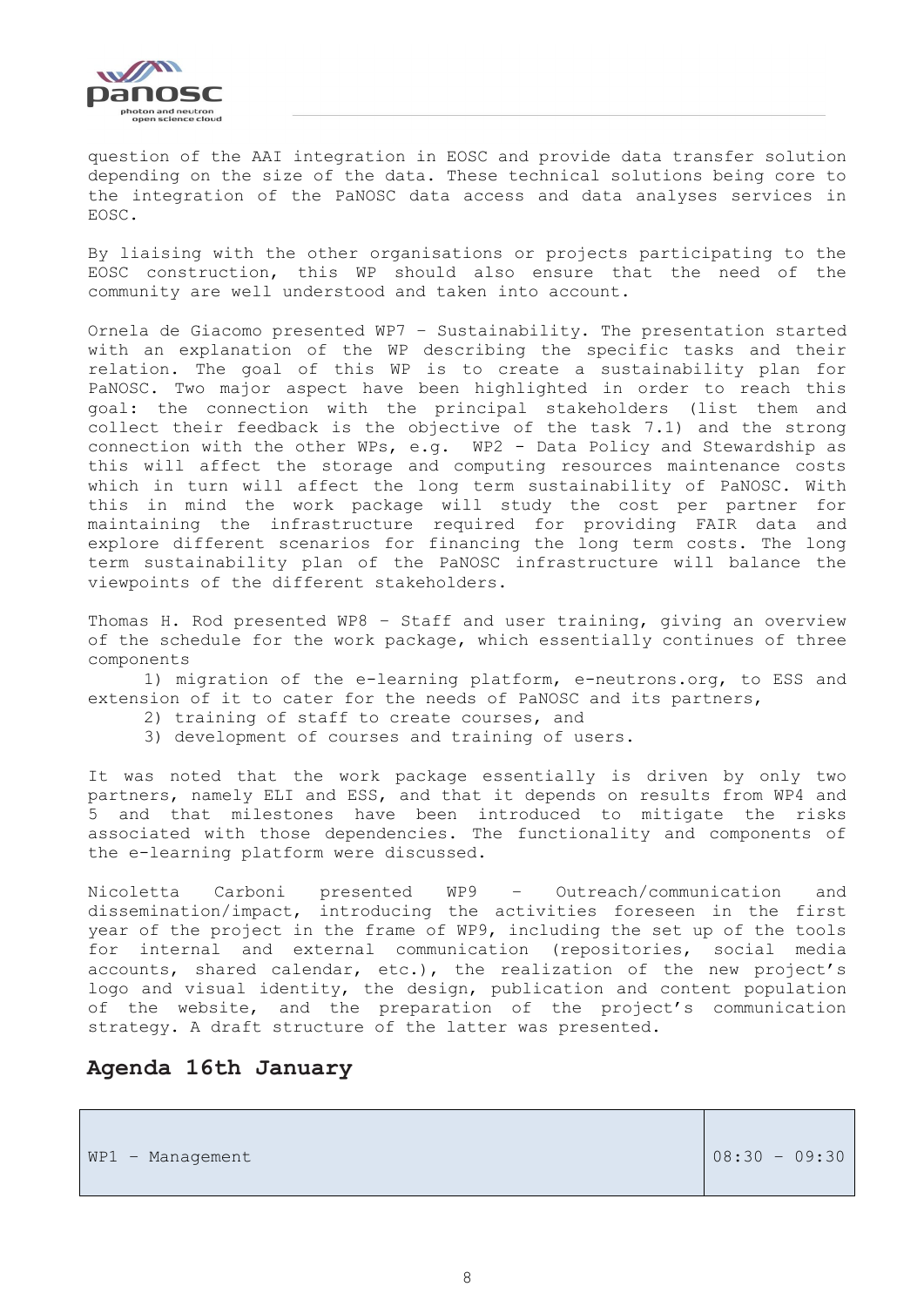

| Jupyter latest developments              | $09:30 - 10:30$                                                                             |                                                          |                 |  |
|------------------------------------------|---------------------------------------------------------------------------------------------|----------------------------------------------------------|-----------------|--|
| Coffee break                             | $10:30 - 11:30$                                                                             |                                                          |                 |  |
| $W P 6 - E O S C$<br>Integration         | WP8 - User and<br>Staff Training                                                            | Executive Board<br>Meeting                               | $11:00 - 12:30$ |  |
| $WP2 - Data$<br>Policy                   | $WP7 -$<br>$WP9 - Outreach$<br>/communication and<br>Sustainability<br>dissemination/impact |                                                          |                 |  |
| Lunch                                    |                                                                                             |                                                          | $13:00 - 14:00$ |  |
| $WP4 - Data$<br>Analysis as a<br>Service | WP3 - Metadata<br>Catalogues                                                                | WP5 - VIrtual X-RaY<br>and Neutron Laboratory<br>(VYNIL) | $14:00 - 16:00$ |  |
| Coffee break                             |                                                                                             |                                                          | $16:00 - 16:30$ |  |
| Next steps                               |                                                                                             |                                                          | $16:30 - 17:30$ |  |

### <span id="page-8-0"></span>**Summary of the 16th January**

The session was organised in working sessions rather than presentations, this meant that parallel sessions were scheduled and that engagement between the work package leaders, work package contributors and other stakeholders was sought after.

Jordi Bodera started with the WP1 - Management session, which covered the following topics:

- Approach to submit deliverables
	- o Each WP leader responsible for their deliverables
	- o Aim to have each one quality reviewed by someone else and submit it in advance
	- o Internal products that are in fact precursors from deliverables are a good idea
		- A more detailed planning including internal products was requested
	- o A quick view of the 44 deliverables and their distribution over time and work packages was shown as well
- Risk management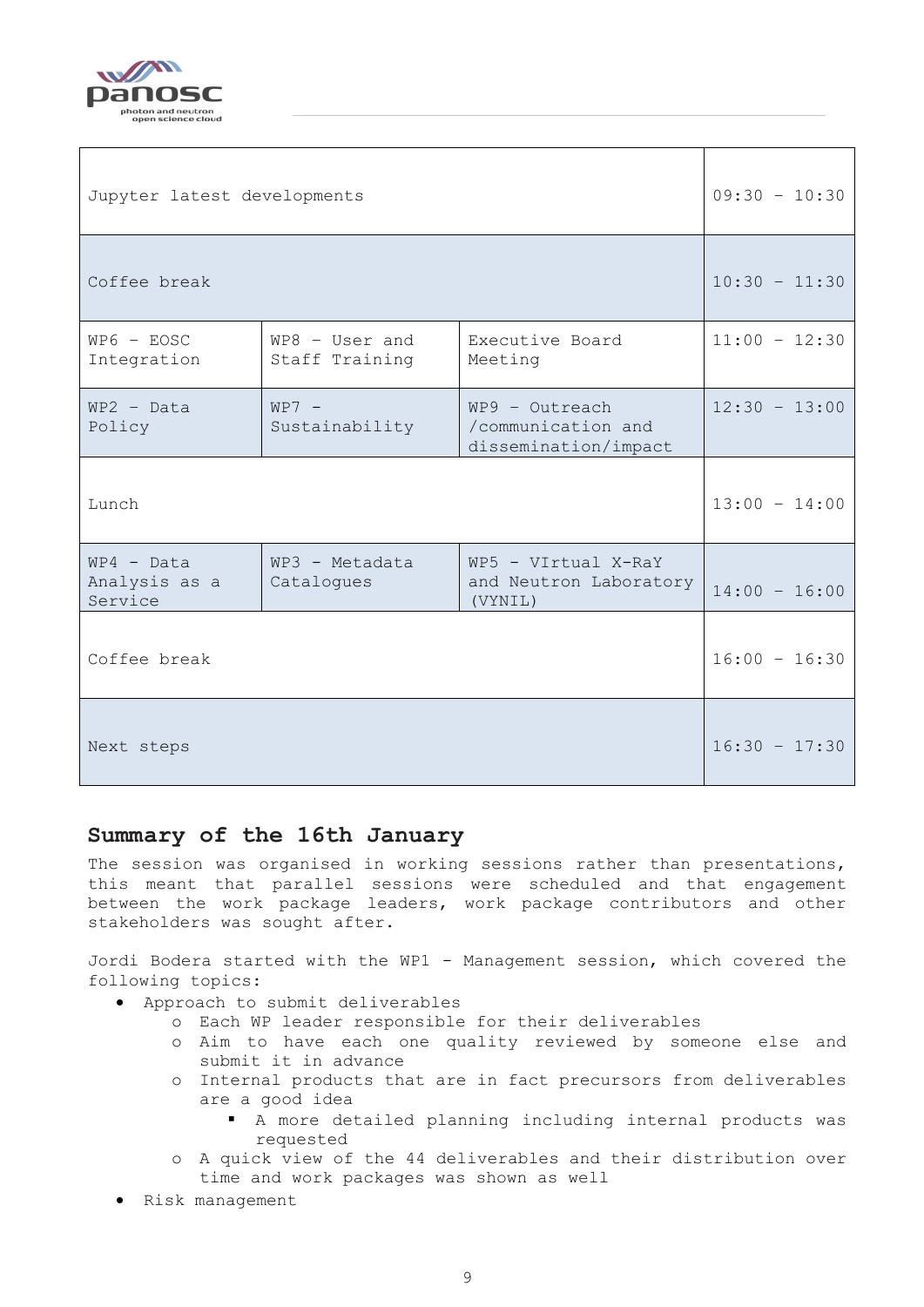

- o Each work package to look at the risk affecting their area, with shared risks brought up to Project Management Committee meetings
- o Agreement to review and assess risks regularly
- Communication
	- o Mailing lists and how to be involved
	- o GitHub to share information and documentation
- Control
	- o Broad agreement on using the report showed the previous afternoon
	- o Key Performance Indicators could be used too
- Observers
	- o How to deal with observers was a hot topic, in particular there was much interest regarding the possibility of working together with the EXPaNDS proposal team if they were to become a EUfunded project
- The first deliverable (D1.1 Project Initiation Documentation) was also introduced

#### Jupyter latest developments:

Sylvain Corlay from Quantstack gave an overview of recent developments in the Jupyter Project and Jupyter Ecosystem. He introduced JupyterLab, the next generation Jupyter interface, Jupyter Lab extensions and Widgets. These allow to create a windows-based interface inside the browser that users can modify for their needs, and where multiple windows can show different but synchronised views of the same data. He also introduced Voila, a new project that strips out (or hides) the code that drives a Jupyter notebook, and has great potential for presenting complex data sets in an interactive or explorable version to a non-expert audience, such as managers or the public.

WP2 Parallel session - was well attended with over 20 people from ESFRI and national sites. Attendees expressed a strong interest to learn from the sites who have already implemented a data policy. CERIC is leading the task of gathering best practices. New areas to be addressed in the data policy framework are FAIR, processed data, logbooks (as metadata), national data policies, DOIs for instruments, and GDPR for scientific data. WP2 will seek help from the FAIRsFAIR project and other initiatives around FAIR data in the EOSC.

The session on WP3 was attended by representatives from all partners as well as observers from national facilities, namely the Paul Scherrer Institute, Diamond Light Source and Helmholtz Zentrum Berlin. All partners presented an overview of their background relevant to the work package and tasks. Staff planning and hires were discussed as well as existing data policies, catalogues, practises around generation of DOIs, capture of metadata from experiments and adoption of community standard file formats. The representatives agreed on using GitHub as open development platform. Activities would be as collaborative as reasonably possible to make best use of the collective experiences and to meet all requirements. To that end monthly and additional topical teleconference would be help between all partners. Every partner is responsible for nominating the staff on WP3 to the corresponding mailing list. Partners without current representation on the NeXus file format committee would strive to join the committee.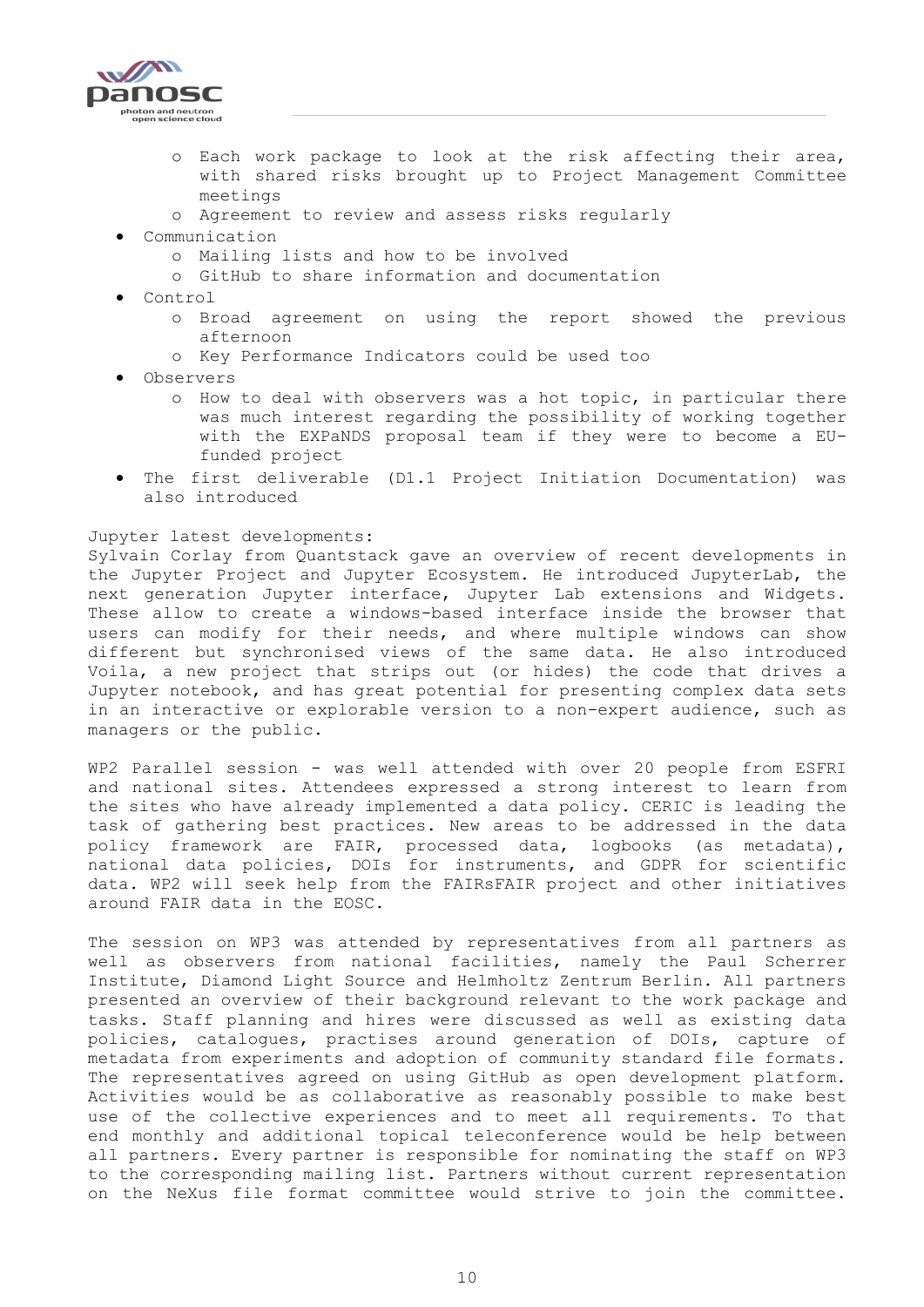

Finally Claudia Martens from B2Find presented the options offered by that repository, which would jumpstart some of the early tasks.

Hans Fangohr outlined a vision for WP4 where remote controllable virtual machines can be used to analyse data using software of any type running on any operating system - a technology pioneered by ILL - and where Jupyter Notebooks are used as a better (but less generic) infrastructure for new data analysis processes, and where the current data analysis software can be ported to notebooks with modest effort.

WP5 presentation was split in two parts. In the first part, every participant introduced himself and summarized his scientific background and simulation code projects. The second part saw a sequence of short presentations on the various simulation code projects which will form the basis for the Virtual Laboratory: The x-ray optics design and simulation framework Oasys, the photon experiment simulation platform SIMEX and the neutron ray-tracing platform McStass. The milestones and deliverables as well as tasks were revisited. It was discussed that the WP leadership will intermittendly be executed by M. Sanchez-Rio from ESRF after the departure of C. Fortmann-Grote from Eu.XFEL at the end of February. In the mean time, C. Fortmann-Grote has returned to EuXFEL on a 10% part time employment and has resumed the WP leadership.

Jean-François Perrin chaired the session on WP6 and introduced the different challenges that represent the integration with EOSC. This session continued with presentations from the e-infrastructure providers: EGI presented the EOSC-Hub service catalogue and solutions to transfer data, GEANT presented the EudTEAMS solution from a technical perspective and how it could fit the Photon and Neutron community needs and finally STFC presented its solution for data archiving. These presentations were followed by discussions with the attendees on the organisation of the work: fortnightly video meeting, sharing of the tasks, immediate road map and reporting.

Ornela De Giacomo presented the action plan for WP7 on behalf of the WP leader, Roberto Pugliese. The detailed action plan for every task has been discussed with the partners, in view of the timely achievement of milestones and deliverables. A fist list of "stakeholder's types" has been shown as an example, in order to reach the first milestone of this work package in month 6: MS7.1 – Stakeholders list. Finally, the working session was closed with a discussion, based on the experience of previous projects, on the importance of developing contents in close collaboration with the other workpackages, since many technical and policy decisions have a direct effect on the sustainability of the EOSC.

Representatives for each of the partners attended the parallel session for WP8 which started with a round-the-table where each participant presented themselves. This was followed by a discussion of what each partner expects from the work package and which training activities for staff and users they currently have at their respective facilities. Based on this discussion it can be concluded that none of the partners have significant training activities or focus on it, with the exception of the HERCULES school in Grenoble, which is supported by ESRF, ILL, XFEL, and CERIC ERIC through Elettra. It was also realized that it was not yet settled who will be the work package representative for many of the partners. The meeting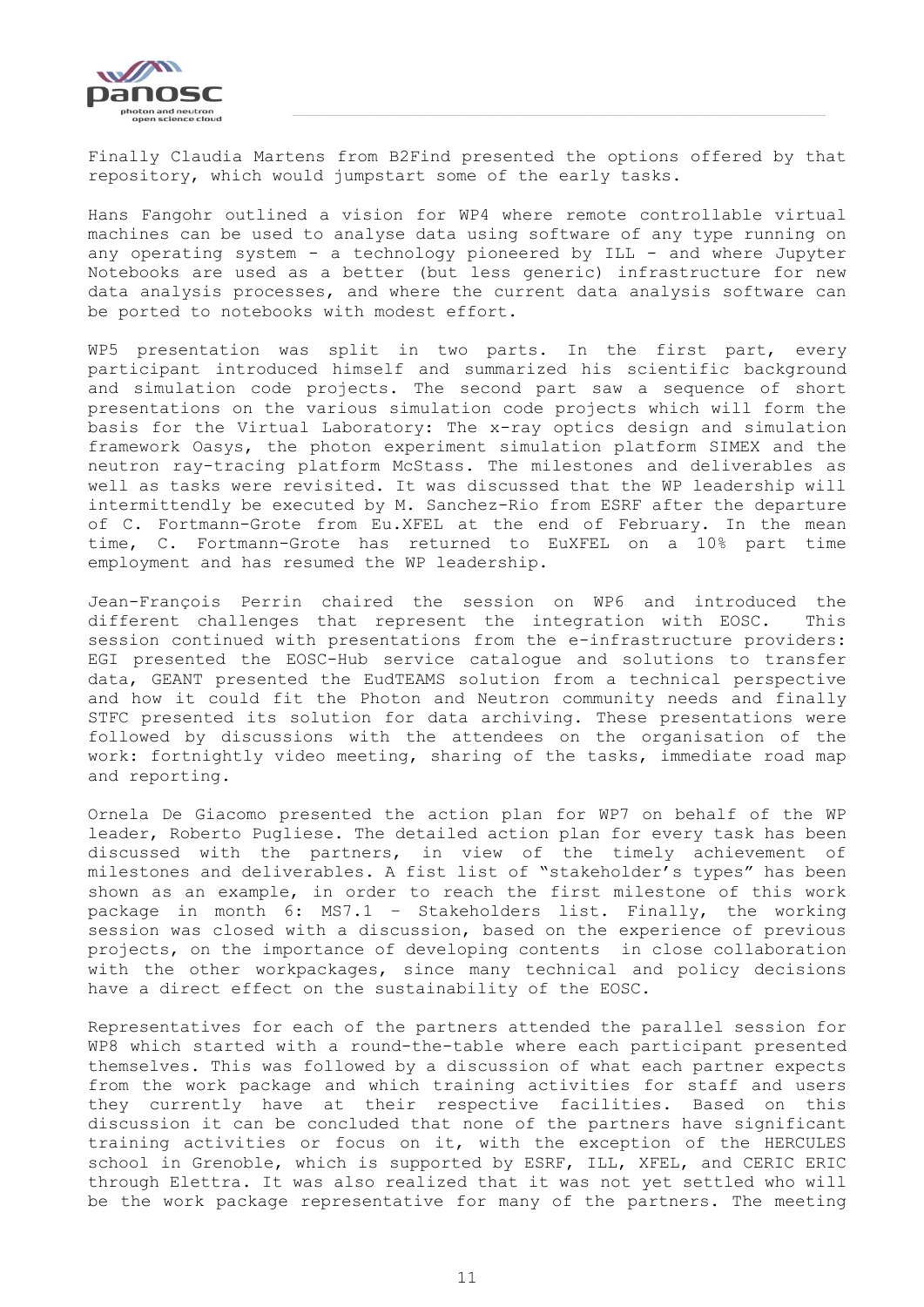

continued with a discussion of each of the tasks in the work package, management of the work package, and the next steps. It was agreed that we should have annual meetings in connection with the PaNOSC annual meetings, a video conference in between those meetings, and then meetings between partners when needed. Given that ESS and ELI carries most of the effort in the work package, particularly in the beginning, this level of activity was deemed sufficient.

Moreover, it was agreed to try get Jupyter integrated into the e-learning platform as early as possible in order to accommodate for data analysis from WP4 so that the e-learning platform will become more appealing for scientists. This should be part of the plan to be developed with WP4 (MS8.1).

For the staff training activities, which starts in 2020, each partner should get feedback from their respective facility on which course they would like to have in the e-learning platform and find out who of their colleagues should be involved. ESS can help with the actual implementation but a joint course for staff from all partners should also be organized for early 2020.

CERIC should figure out, which activities similar to WP8 exist in other clusters and then clarification on budget for summer schools and video tutorials were warranted.

On the 2nd day of the meeting, a session dedicated specifically to the WP9 focused on the best ways to proceed with the implementation of the communications activities described during the 1st day.

With reference to communication strategy and the website, participants agreed on the structures proposed on Day 1 of the kick-off meeting. A time schedule for the preparation of the content for the website was also presented.

For what concerns social media, it has been agreed that the PaNOSC twitter account will be managed by both ESRF and CERIC-ERIC, and that the Google account panosc eu@gmail.com would be created, connecting it to a dedicated YouTube channel, which will be used to upload and share video content, in particular related to training modules developed in WP8.

Participants also agreed to set-up a shared calendar on Google (to be embedded in the PaNOSC future website), allowing all partners to see past and upcoming events, and to keep it up to date.

Finally, the discussion focused on the possible internal repositories to be used for documents' storage and internal communication. Participants proposed a set of options, such as GitHub, CERIC drive, Google drive, Confluence / Jira, to then continue the discussion after the meeting, to further explore their functionalities and suitability according to the need of the project and the partners.

# <span id="page-11-0"></span>Summary of Executive Board meetings

#### <span id="page-11-1"></span>**First meeting**

The first meeting of the Executive Board (EB) took place during the second day of the kick-off meeting. Following a summary of the formal role of the EB, the chair for the forthcoming year was elected (R. Dimper - ESRF). One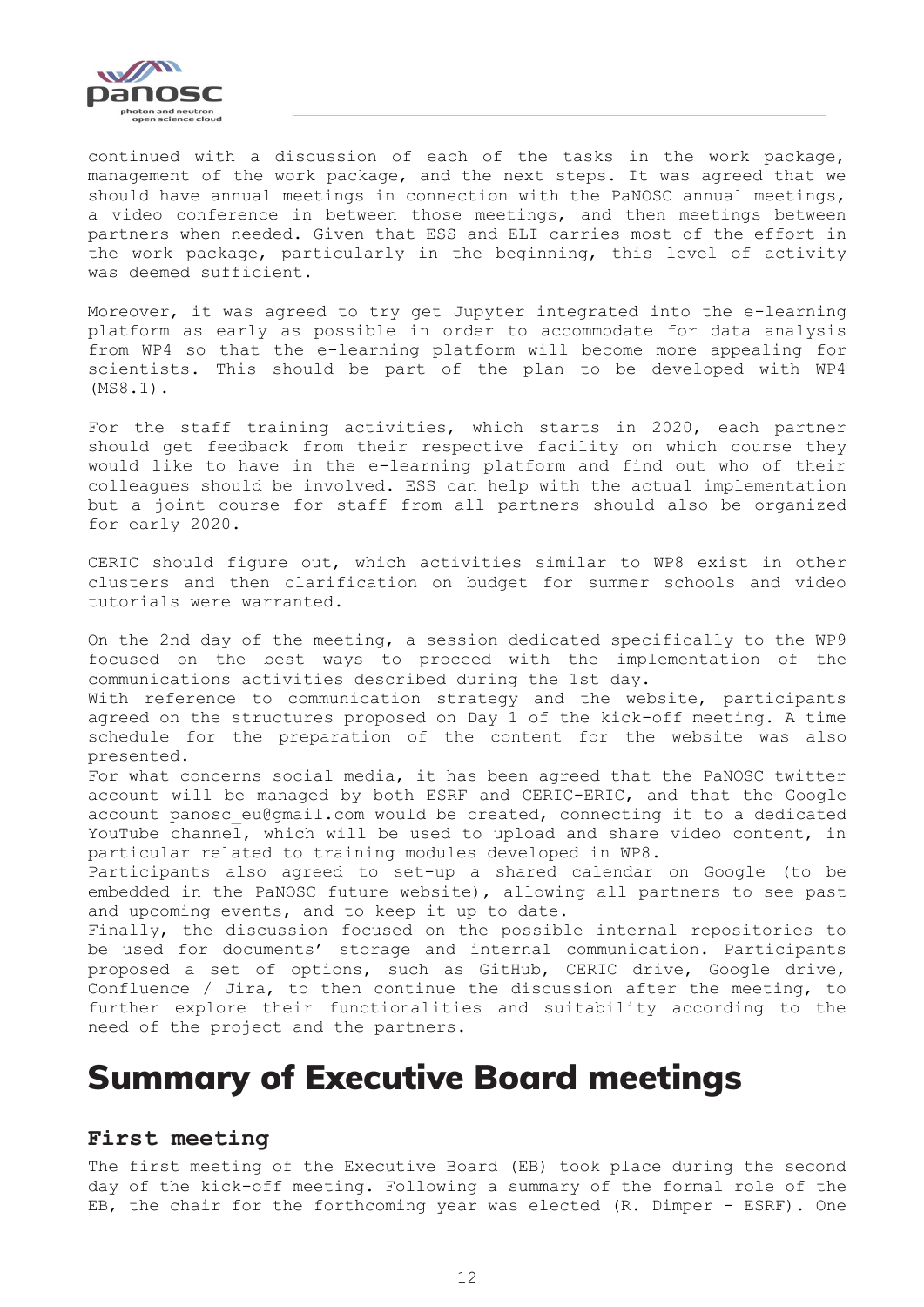

of the roles of the chair will be to interact closely with the EOSC governance instances representing the PaNOSC consortium and clarifying the link between PaNOSC and the EOSC. The meeting continued with a report from the Project Coordinator about the status of the project and the planning for the deliverables. The EB proposed to advance the deadline for some of the deliverables to avoid too many of them becoming due at the same time. AOB subjects included a discussion on the GDPR, the change of the WP5 leader, status of the consortium agreement, and the first annual general meeting to be held in autumn of 2019.

### <span id="page-12-0"></span>**Second meeting**

The second EB meeting took place on 29 April 2019. Six out of the seven partners were present during the video conference. The project coordinator presented the project status and noted that it was difficult following up the progress of the WPs. Additional milestones before the deadlines for the deliverables would help to monitor progress. The EB discussed the requirement to synchronise actions with the recently approved ExPaNDS project and how to ensure that there is strong user involvement. The next annual meeting will take place on 21 and 22 October, possibly followed by WP meetings on 23 and 24 October. This annual meeting will also allow to have the next face to face meeting of the EB on 22 October during which the EB chair for the next year will have to be elected. The following recommendations were unanimously approved by the EB:

- 1. The EB requests all WPs to provide intermediate milestones to allow WP1 to follow progress or lack of it.
- 2. The EB requests partners who are in charge of WPs and where the WP leader is not available (WP5, WP7) to formally provide an action plan.
- 3. The EB requests the PaNOSC PMC to develop a plan how to engage with users and others projects of the PaNOSC and EOSC services.
- 4. The EB requests increased involvement in the PaNOSC PMC and WP follow-up of risks, milestones, tasks, etc. by all partners.
- 5. The EB requests the PaNOSC PMC to liaise with FAIRsFAIR as the preferred FAIR expert.

The EB wishes to have the next EB meeting during the 2nd day of the annual meeting, i.e. on 22nd October, from 16:00 to 18:00, without any overlap with other activities during the annual meeting.

# <span id="page-12-1"></span>Summary of Project Management Committee meetings

Regular meetings have been taking place between the work package leaders and representatives from each one of the PaNOSC's partners since October. These meetings are documented in GitHub:

[https://github.com/panosc](https://github.com/panosc-eu/panosc/tree/master/Work%20Packages/WP1%20Management/Meetings)[eu/panosc/tree/master/Work%20Packages/WP1%20Management/Meetings](https://github.com/panosc-eu/panosc/tree/master/Work%20Packages/WP1%20Management/Meetings)

## <span id="page-12-2"></span>**Meetings before the project started**

The first four meetings took place before December 2018, when PaNOSC had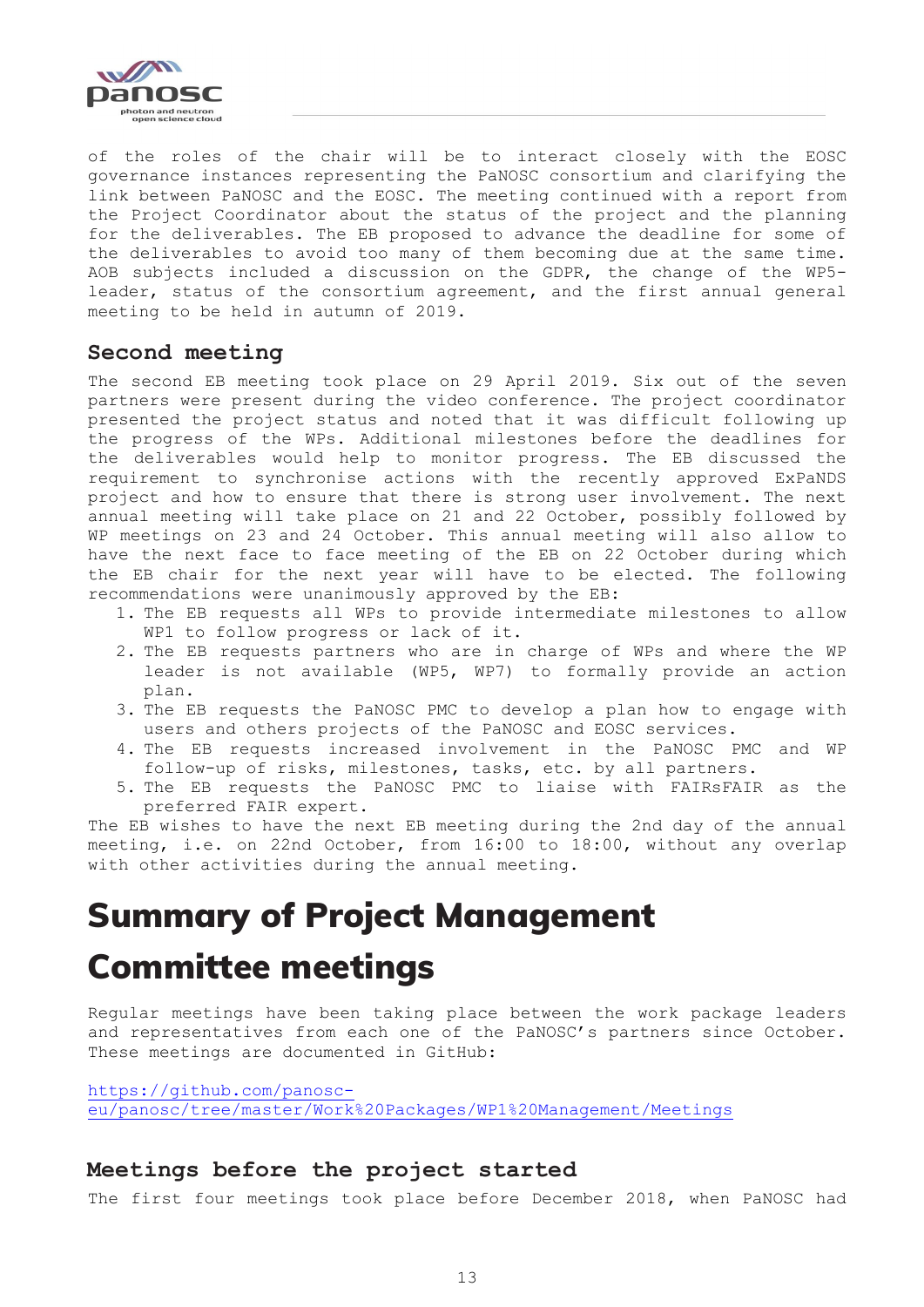

not yet started but it was clear that the project will be funded and start soon. 15th October 2018 In this meeting we agreed to start work on the Consortium Agreement and prepare the Kick-off meeting. 12th November 2018

We decided to start documenting stakeholders for the project, created an issue log in GitHub [\(https://github.com/panosc-eu/panosc/issues\)](https://github.com/panosc-eu/panosc/issues) and agreed to produce a letter of support for the ExPaNDs proposal. 19th November 2018

Work started on formally nominating Executive Board and Project Management Committee members, and further details for the Kick-off meeting agreed. 28th November 2018

Some names were confirmed for the Executive Board and the agenda for the kick-off meeting started to take shape.

### <span id="page-13-0"></span>**Meetings before the Kick-off meeting**

5th December 2018

We shared the information of an upcoming change in our project officer and the fact that the WP5 leader would be changing jobs. Attendees reported work in the first deliverable (D1.1) due end of January 2019, draft Consortium Agreement, PaNOSC's website requirements, Kick-off meeting registration and a press release to announce the start of the project. 12th December 2018

We shared information of our new project officer, continued work on the Consortium Agreement and updated the timetable for the Kick-off meeting, asking everyone who intended to attend to register during the week. News about the ESFRI meeting in London 30<sup>th</sup> January 2019 were also shared.

#### 19th December 2018

This was the last video conference meeting of 2018 and we were happy to report positive feedback from several partners regarding the Consortium Agreement. Plenty of partners started recruitment processes, so positions for PaNOSC could be filled. It was decided who would be interim WP5 leader once the current leader leaves his position.

9th January 2019

This was the first meeting of 2019 and the last before the face-to-face kick-off meeting scheduled for 15th and 16th January. The final agenda for the kick-off meeting was reviewed and mailing lists were discussed

### <span id="page-13-1"></span>**Meetings after the Kick-off meeting**

#### 23rd January 2019

During the first meeting after the kick-off we talked about the follow-up actions, like GDPR. We also explained progress on the upcoming deliverable (Project Initiation Documentation) and requests for support to review it. Outstanding issues were reviewed (many were closed during the kick-off) and WP9 leader explained problems with the website call for tender that delayed the start of the work by a few weeks.

29th January 2019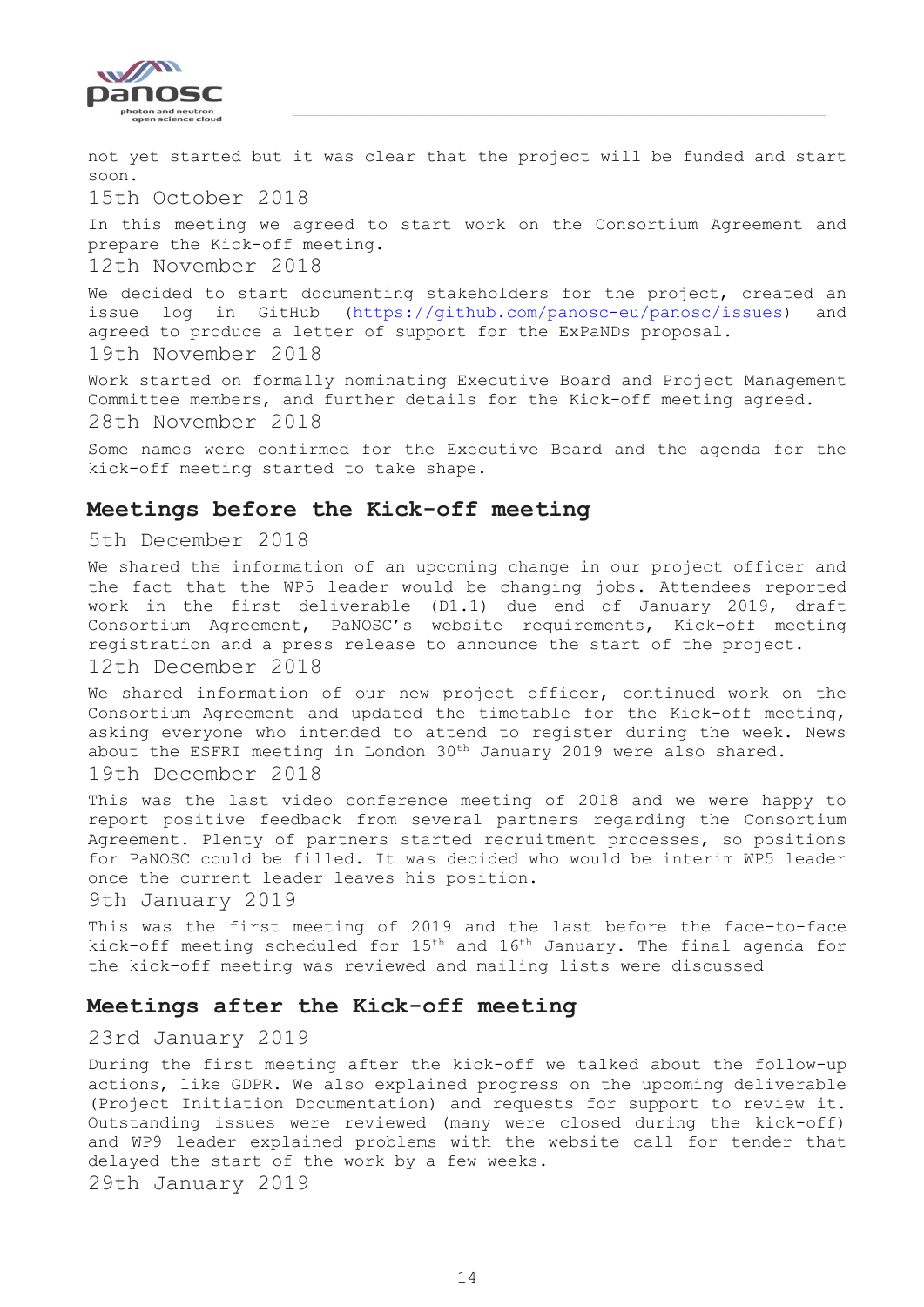

Risks identified were formally assigned to the related work package leaders, we discussed about software storage and licensing. The meeting was a bit shorter than usual as many recurrent attendees couldn't make it due to the ESFRI meeting in London.

6th February 2019

This meeting started with a long briefing about the ESFRI meeting in London and was followed by an update on progress achieved for the deliverable PaNOSC's repository for internal communication. It was decided to keep the Project Initiation Documentation up-to-date so it remains a good reference point for the project. It was agreed to decide how to deal with observers once confirmation is received regarding the financing of EXPaNDS.

13th February 2019

Initial conversations to plan the first annual meeting for PaNOSC took place. It was reported that PaNOSC will not use Confluence for the time being after reviewing the tool. Initial agreement was reached regarding the Consortium Agreement, so copies could now be sent to all partners. In this meeting it was also agreed to move to bi-weekly meetings rather than weekly.

27th February 2019

The meeting started with an update regarding the PaNOSC's repository for internal communication due at the end of the week. The news of EXPaNDs funding were also shared. It was also agreed that existing software projects will continue with their current license model and new software will use MIT license or similar.

13th March 2019

The PaNOSC calendar in Google was presented so it will be easier to keep track of all PaNOSC related events. We shared the news that most of the partners had signed the Consortium Agreement and urged the remaining to sign.

27th March 2019

We used this meeting to remind all partners of the upcoming Deliverables and Milestones. Work Package leaders were also reminded to add in GitHub the minutes of their meetings. Further details were clarified for the 1st annual meeting that will take place in Trieste.

10th April 2019

Draft versions of the upcoming deliverables (Mid-Year Report and Data Management Plan) were uploaded to Google docs, so all partners can easily collaborate.

9th May 2019

Support to complete D1.2 (Mid-Year Report) was requested to WP leaders and a walkthrough the new website for PaNOSC done, however feedback was still required. Feedback regarding a video-conference Executive Board meeting was provided.

22nd May 2019

WP leaders were reminded again of the required support to complete the deliverables due end of May. WP leaders were also reminded of upcoming milestones. It was also decided to create a more detailed planning for PaNOSC including "internal milestones" so it would be easier to follow-up project progress.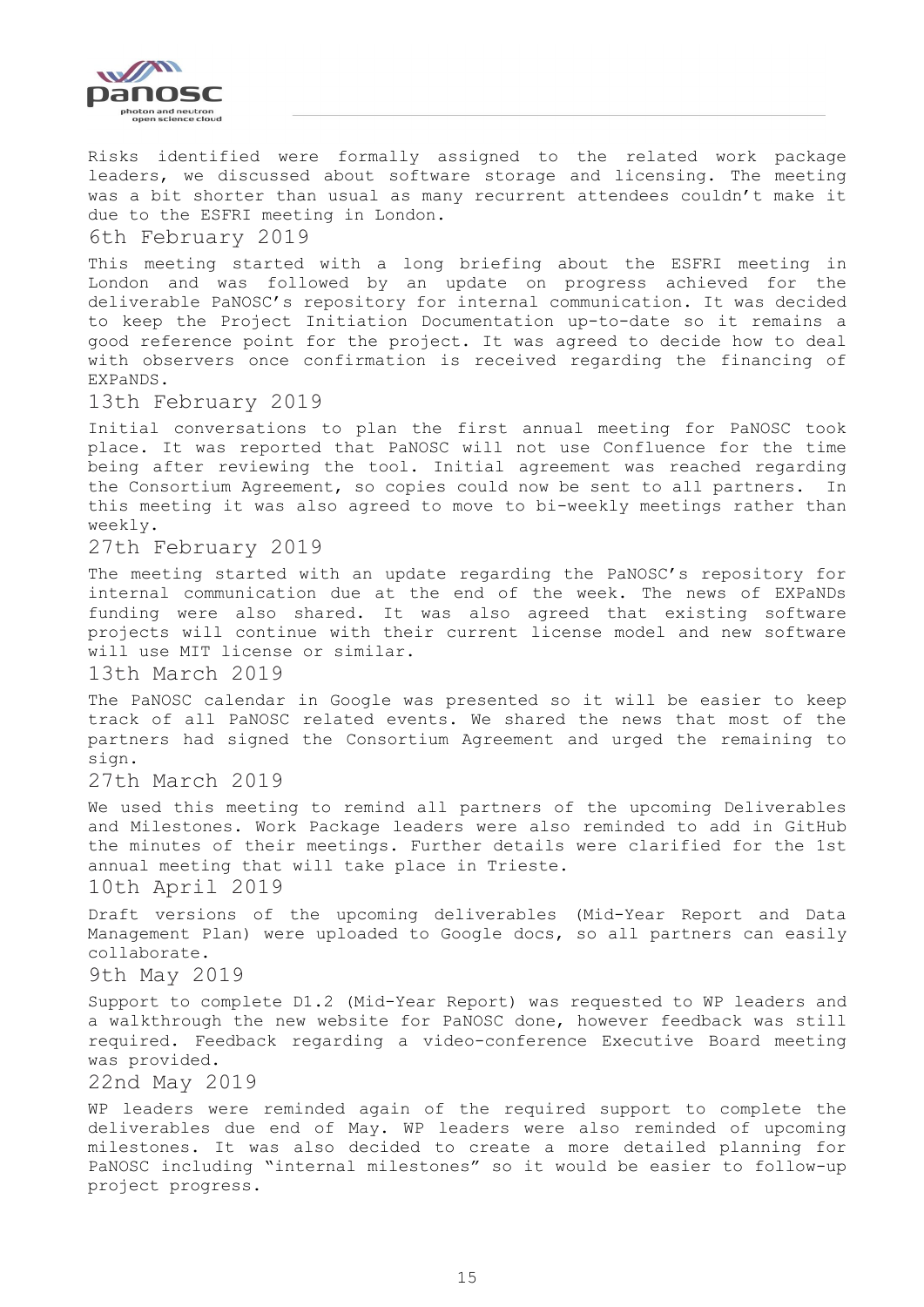

# <span id="page-15-0"></span>Recruitment progress

All partners in PaNOSC have undergone recruitment processes to resource the PaNOSC project:

| Partner     | <b>Staff</b>                  | Position                                          | <b>WP</b>           | <b>Start Date</b> | <b>Notes</b> |
|-------------|-------------------------------|---------------------------------------------------|---------------------|-------------------|--------------|
| <b>ESRF</b> | M.Chaillet                    | s/w developer                                     | WP 3                | permanent         |              |
| <b>ESRF</b> | A.de Maria                    | data manager                                      | WP 3                | permanent         |              |
| <b>ESRF</b> | T.Vincent                     | s/w developer                                     | $WP$ 4              | permanent         |              |
| <b>ESRF</b> | A.Sole                        | data scientist                                    | WP 3<br>WP 4        | permanent         |              |
| <b>ESRF</b> | J.Bodera                      | project manager                                   | WP 1                | permanent         |              |
| <b>ESRF</b> | R.Dimper                      | EB member                                         | all                 | permanent         |              |
| <b>ESRF</b> | A.Götz                        | coordinator                                       | all                 | permanent         |              |
| <b>ILL</b>  | $J-F$ .<br>Perrin             | WP6 leader                                        | WP2,<br>WP6,<br>WP7 | permanent         |              |
| <b>ILL</b>  | J. Hall                       | s/w developer                                     | WP3,<br>WP4,<br>WP6 | permanent         |              |
| <b>ILL</b>  | S. Caunt                      | s/w developer                                     | WP3,<br>WP4         | permanent         |              |
| <b>ILL</b>  | W. Turner                     | s/w developer                                     | WP4                 | Sep 2019          |              |
| <b>ILL</b>  | P. Le<br>Brouster             | System admin                                      | WP6                 | March 2019        |              |
| XFEL.EU     | Robert<br>Rosca               | Software Engineer                                 | WP4                 | Jan 2019          |              |
| XFEL.EU     | Carsten<br>Fortmann-<br>Grote | Scientist                                         | WP5                 | May 2019          | 10% FTE      |
| XFEL.EU     | Juncheng E                    | Scientist for<br>Photon Experiment<br>Simulations | WP5                 | <b>TBC</b>        |              |
| XFEL.EU     | F. Fangohr                    | WP leader                                         | WP4                 | permanent         |              |
| <b>ESS</b>  | Mads<br>Bertelsen             | Post Doc                                          | WP5<br>WP8          | Jan 2019          |              |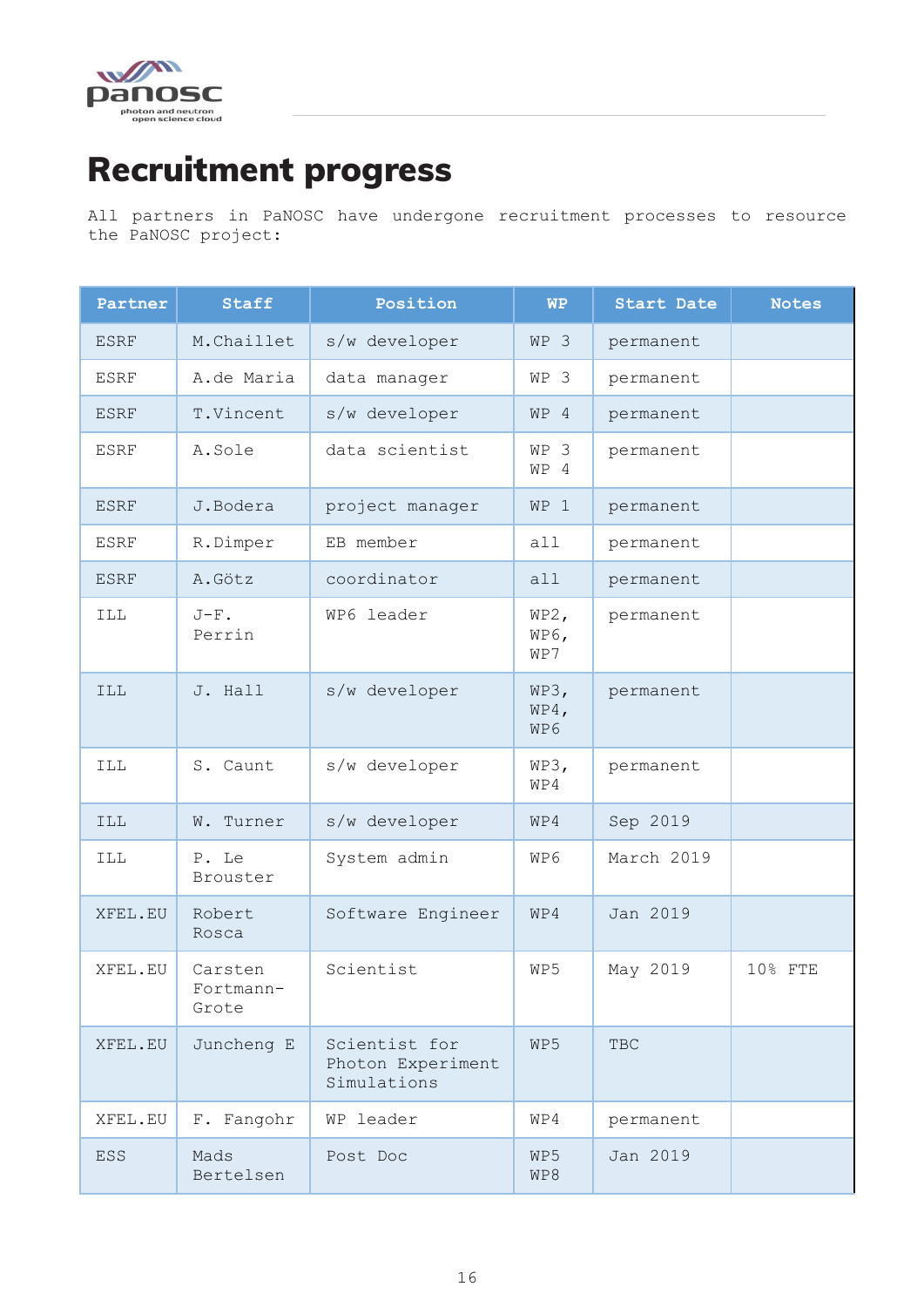

| ESS            | Ashok<br>Nulquda        | HPC system<br>administrator                        | WP4<br>WP6<br>WP8 | August 2019                          |                               |
|----------------|-------------------------|----------------------------------------------------|-------------------|--------------------------------------|-------------------------------|
| <b>ESS</b>     | Gareth<br>Murphy        | Data Scientist                                     | WP3               | permanent                            |                               |
| ESS            | Linda Udby              | Associate<br>Professor UCPH                        | WP8               | Secondment<br>agreement<br>with UCPH |                               |
| <b>ESS</b>     | Peter<br>Willendrup     | Senior Research<br>Engineer DTU                    | WP8               | Secondment<br>agreement<br>withDTU   |                               |
| ESS            | Tobias<br>Richter       | Group Leader                                       | WP3               | permanent                            |                               |
| $ELI-DC$       | Jan Pernet              | Financial officer                                  | WP1               | permanent                            | $ELI-DC$<br>employee          |
| $ELI-DC$       | David<br>Bereczkei      | Financial officer                                  | WPI               | permanent                            | ELI-ALPS<br>employee          |
| $ELI-DC$       | ${\rm F}$ .<br>Gliksohn | Deputy Director                                    | WP2               | permanent                            | $ELI-DC$<br>employee          |
| $ELI-DC$       | Tamás<br>Gaizer         | Head of IT                                         | WP3,<br>WP6       | permanent                            | ELI-ALPS<br>employee          |
| $ELI-DC$       | Jakub<br>Grosz          | Virtual reality<br>specialist                      | WP4               | permanent                            | ELI.<br>Beamlines<br>employee |
| $ELI-DC$       | Mariana<br>Danielova    | Virtual reality<br>specialist                      | WP4               | permanent                            | ELI.<br>Beamlines<br>employee |
| $ELI-DC$       | Kahaly<br>Mousomi       | Theoretician                                       | WP5               | permanent                            | ELI-ALPS<br>employee          |
| $ELI-DC$       | Zsolt Lécz              | Theoretician                                       | WP5               | permanent                            | ELI-ALPS<br>employee          |
| CERIC-<br>ERIC | J. Kolar                | General Director,<br>GB Member                     | all               | permanent                            |                               |
| CERIC-<br>ERIC | O. De<br>Giacomo        | Deputy Director,<br>contributor                    | WP $2,$<br>WP 7   | permanent                            |                               |
| CERIC-<br>ERIC | N. Carboni              | Senior<br>Communication<br>Officer, WP 9<br>leader | WP 9              | permanent                            |                               |
| CERIC-         | $D$ .                   | Project Officer,                                   | WP $1,$           | permanent                            |                               |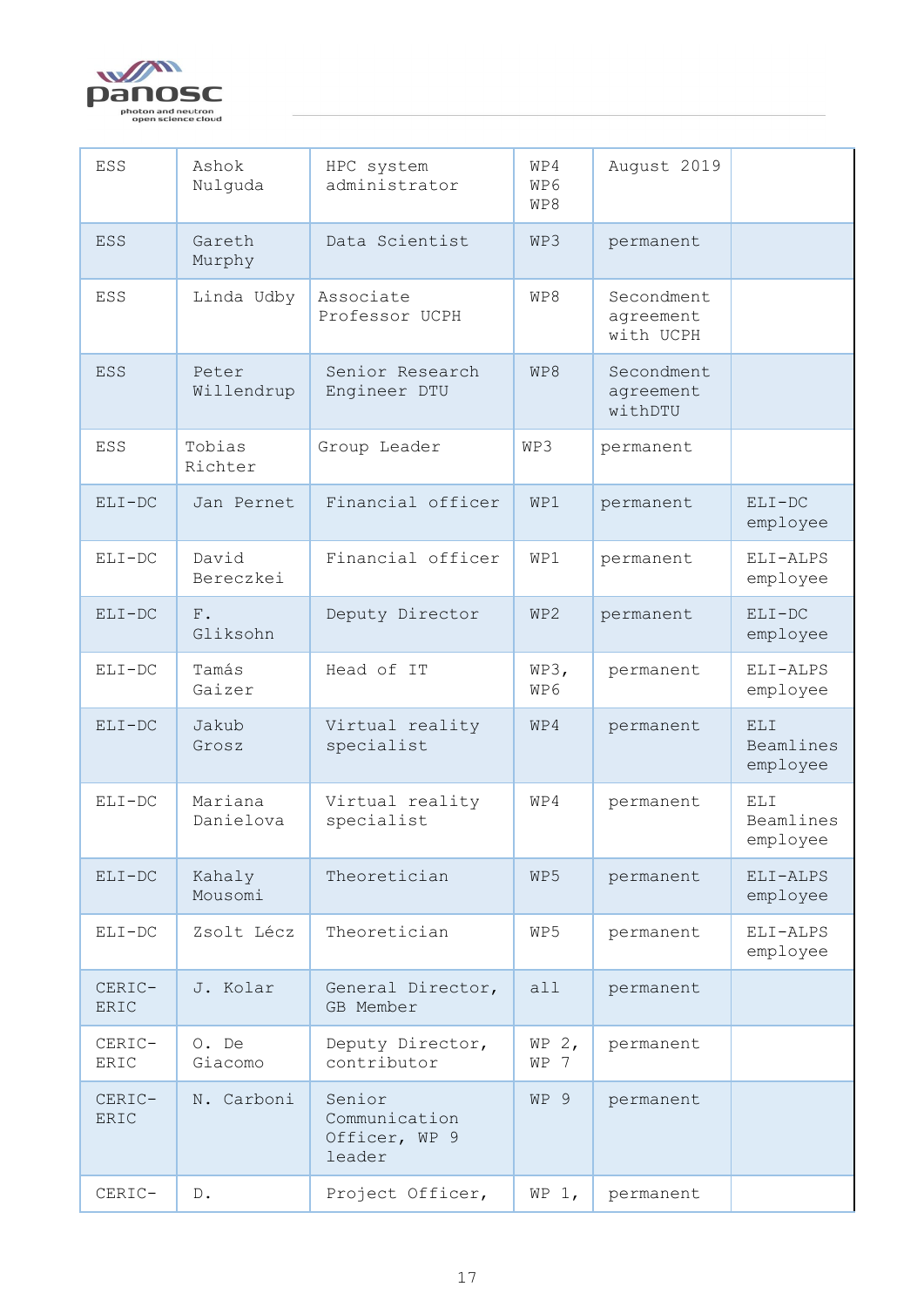

| ERIC                  | Roccella                     | contributor                                                                  | WP $2,$<br>WP 7                              |           |  |
|-----------------------|------------------------------|------------------------------------------------------------------------------|----------------------------------------------|-----------|--|
| CERIC-<br>ERIC        | $R$ .<br>Pugliese            | Head of IT,<br>technical<br>coordinator<br>CERIC-ERIC,<br>for<br>WP 7 leader | all                                          | permanent |  |
| CERIC-<br>ERIC        | $E$ .<br>Coghetto            | Database & Web<br>Developer                                                  | WP 3,<br>WP 9                                | Apr 2019  |  |
| CERIC-<br><b>ERIC</b> | M. De<br>Simone              | System<br>Administrator                                                      | WP $3,$<br>WP $4,$<br>WP 6,<br>WP 8,<br>WP 9 | May 2019  |  |
| CERIC-<br>ERIC        | A. Olivo                     | Software Engineer                                                            | $WP$ 2,<br>WP 3,<br>WP 9                     | Feb 2019  |  |
| CERIC-<br>ERIC        | A. Hafner                    | Computational<br>Scientist                                                   | WP $5,$<br>WP 9                              | Jun 2019  |  |
| CERIC-<br>ERIC        | C. E.<br>Sanchez<br>Dos Reis | Software Engineer                                                            | WP $4,$<br>WP 9                              | Apr 2019  |  |

# <span id="page-17-0"></span>Progress of work packages

## <span id="page-17-1"></span>**Work Package 1: Management**

The team of the Management work package has been busy ensuring that communication is working between all the work packages and partners, in particular:

- Organising the Project Management Committee meetings and issues notes of them
- Maintaining mailing lists
- Encouraging the use of the issue log in GitHub, reviewing it often
- Reminding partners of upcoming deliverables and milestones
- Interacts and informs the Executive Board of the project status

The Consortium Agreement was finalised and signed by all partners.

WP1 led the effort for its deliverables during this period (the Project Initiation Documentation, Data Management Plan and this Mid-year summary).

Overall the Management work package is working well, however continuous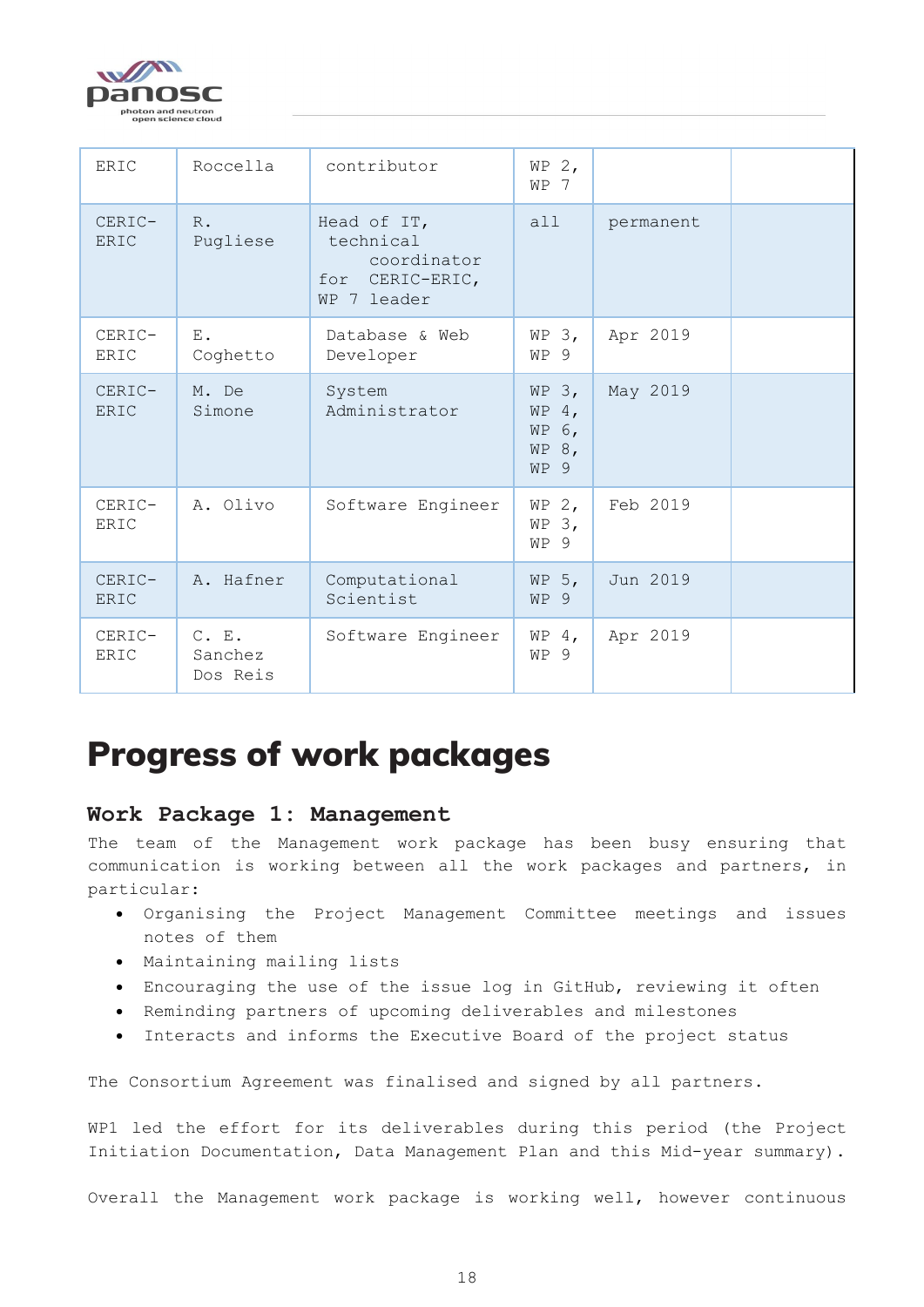

monitoring and support must carry on to ensure that the PaNOSC project continues under control and delivers its objectives.

### <span id="page-18-0"></span>**Work Package 2: Data Policy and Stewardship**

Progress so far includes an analysis of the existing data policies (ILL, ESRF, EU-XFEL, CERIC-ERIC, ESS) for the common points, and areas which need to be addressed compared to the PaN-data data policy (the basis of all the existing data policies). Started to compile the Lessons Learned from the existing sites in a document to help other sites implement their data policy. Three video meetings have been held so far with a fourth planned. Minutes are on GitHub. Most of the meetings have been dedicated to analysing the existing policies. ESS attended the FAIRsFAIR on behalf of WP2 and started discussions with them. PaNOSC and FAIRsFAIR plan to sign an MOU of collaboration. ESRF published a paper in the May issue of Synchrotron Radiation News<sup>1</sup> on the implementation of their data policy.

### <span id="page-18-1"></span>**Work Package 3: Data Catalog Services**

Recruitment for WP3 is more or less complete. Two tasks are actively running, in agreement with the plan. The development of a search and discovery API that allows domain specific metadata searches is well underway. Existing public APIs are being surveyed, the query capabilities offered by the facilities that provide them are being compared against this and the requirements needed for the WP deliverables as well as the desired optional features are discussed. A second face to face meeting, held end of May at ESS in Copenhagen, was attended by all partners and made good progress towards a common vision of the work programme. The task to examine and extend the NeXus ontology has been started as well. A list of scientific techniques at photon and neutron facilities has been compiled. In an effort to understand the diversity and commonalities between existing data files, the partners agreed to share and disseminate examples from all facilities. Future face to face meetings have been agreed to plan in more detail for the upcoming milestones.

### <span id="page-18-2"></span>**Work Package 4: Data Analysis Services**

Recruiting staff for WP4 is ongoing. A two-weekly video conference has been arranged for WP4. Amongst topics of the conferences are presentations to help the complementary facilities to understand the respective requirements and technical abilities. Preparations for the questionnaire deliverable are underway; this will help to formalise and prioritise data analysis related work across the partners. A first workshop for WP4 is arranged for 25 to 27 June 2019 at European XFEL.

<sup>1</sup> https://doi.org/10.1080/08940886.2019.1608119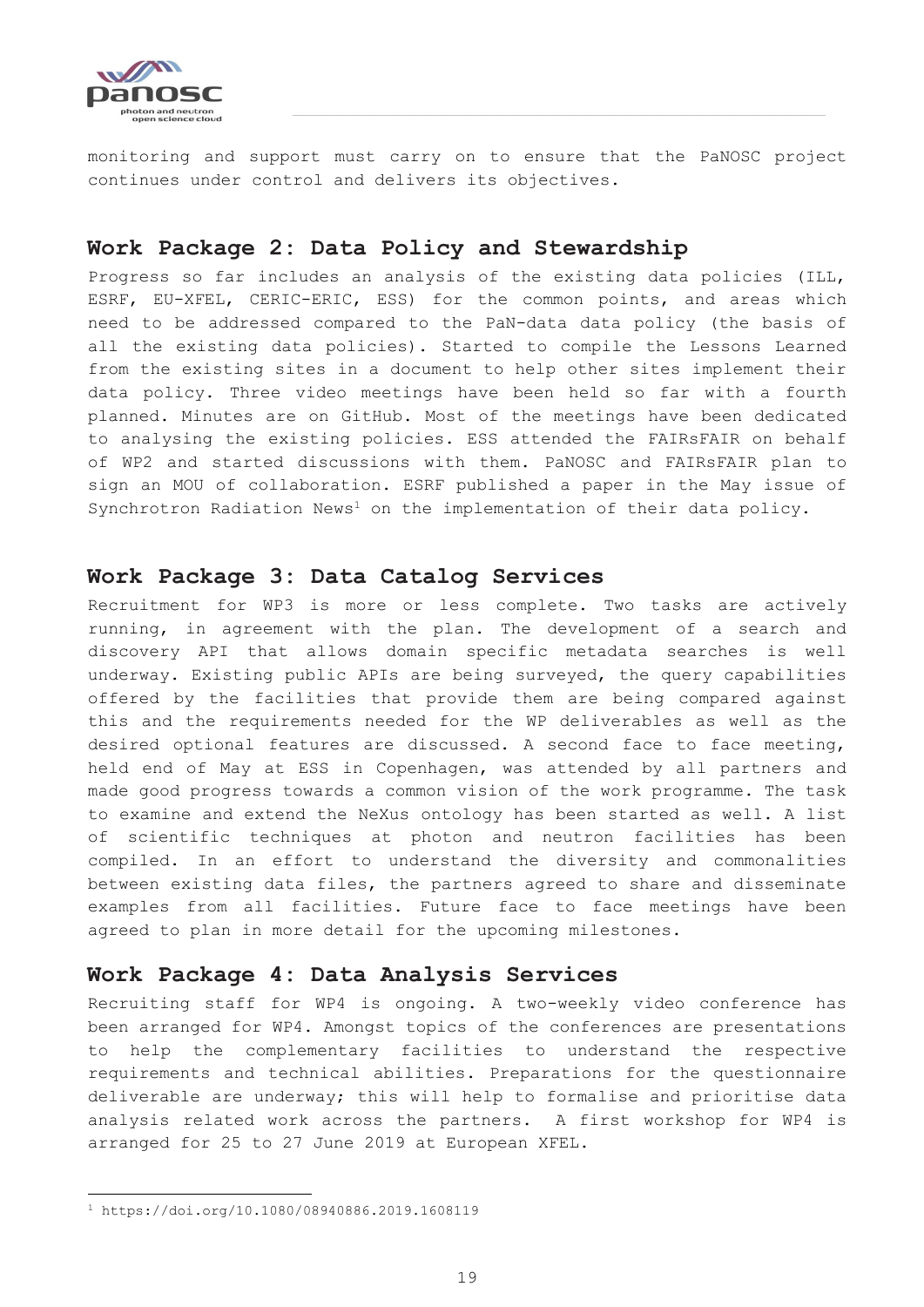

# <span id="page-19-0"></span>**Work Package 5: Virtual Neutron and x-raY Laboratory (VINYL)**

#### Hiring:

EuXFEL: One FTE has signed a contract and will join EuXFEL to work on WP5 in July 2019. C. Fortmann-Grote has left as a FTE on Feb. 28 2019 and now works as a 10% part time employee since May 1st 2019. ESRF: One software engineer (Th. Vallois) started on Feb. 4<sup>th</sup> and left on March 1<sup>st</sup>. The position remains open. ESS: Mads Bertelsen started as a postdoc on Jan. 1st to work in WP5. CERIC-ERIC: One FTE hired from June 17 to work in WP5 and WP9. ELI: No hirings.

Activities:

EuXFEL:

Due to the change in personel, not much work has been performed at EuXFEL in WP5. The simulation platform SIMEX was added to the Pandata Software Catalogue in fullfillment of PANOSC milestone MS5.1 in April 2019. All other software packages which are foreseen to be employed in WP5 had already been added to the Pandata Software Catalogue, previously. Current activities are mainly concerned with planning the software developmental tasks required to employ the openPMD metadata standard (D5.1) and API harmonization for Task 5.1 and Deliverable D5.2. Example notebooks are currently updated to take into account user feedback and for Deliverable D5.3

#### ESRF:

Due to the unexpected departure of the hired software engineer, most planned work for the x-ray optics design and simulation platform Oasys has stalled and not reached the expected state. ESRF has organised the First Oasys School (14-16 May 2019) with the

support of PaNOSC. A report is in preparation. The material of the course is available at github.com/oasys-kit/oasys\_school.

#### ESS

A python interface to the neutron x-ray tracing platform McStass was implemented and is now in a state that can be used for production simulation runs. Configuration, execution, and analysis of a virtual neutron powder diffraction experiment were demonstrated using the Jupyter notebook. Examples can be found at https://github.com/PaNOSC-ViNYL/McStasScript. This marks important steps in fulfilment of Task T5.3 and Deliverables D5.2 and D5.3. ELI: nothing to report

CERIC-ERIC: nothing to report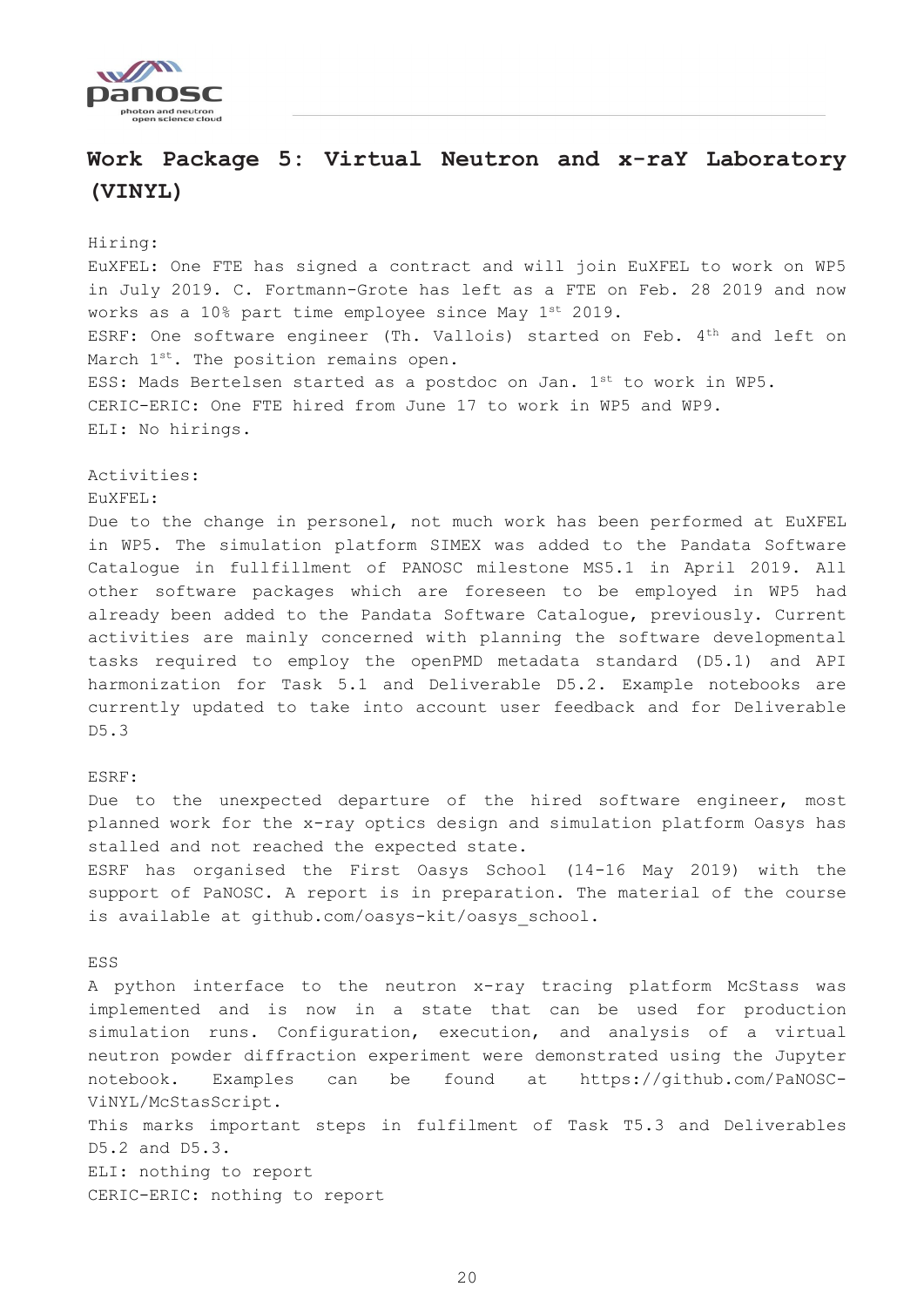

From June on, biweekly meetings on Mondays at 1pm will take place to exchange progress updates and to coordinate common efforts.

### <span id="page-20-0"></span>**Work Package 6: EOSC integration**

The WP has set up fortnightly video conferences since the kick-off of the project. They have been mainly dedicated to identify technical solutions to address data transfer. Three main use cases have been identified (transfer by users to their home laboratories, transfer to data analyses services offered by 3rd party organisations and transfer to archive centres), technical solutions have been presented and discussed. In the next steps, these solutions will be set up to access RIs data repository and explored from technical and functional perspectives.

A second achievement is the setup of an eduTEAMS pilot to support the infrastructure of the photon and neutron AAI community needs. This pilot and the partnership with GEANT have been presented and discussed during the annual UmbrellaID meeting. The feedback from the UmbrellaID team (all the European photon and neutron facilities) was extremely positive; we are now proceeding to a vote of the partners to formally adopt the EduTEAMS platform for the AAI needs of the community.

Recruitment for most of the RIs partners are still ongoing mainly due to the shortage of system administrator professionals in Europe. In order not to delay the work, ILL has temporarily taken the lead of the tasks where the planned leaders had faced difficulties to recruit.

### <span id="page-20-1"></span>**Work Package 7: Sustainability**

Apart from the kick-off meeting, the work package efforts till now have been fully dedicated to the stakeholder list preparation. A first document with the purpose to define first the stakeholders' classes and then the list of specific stakeholders of the PaNOSC project was prepared. The document developed by CERIC-ERIC included a questionnaire to collect feedback from all the project partner and observers. The results of the feedback received will be used by CERIC-ERIC to complete the first version of the stakeholder database that will be published on the internal repository.

The first version of the stakeholder database (milestone MS7.1) will be further refined as the project proceeds using the selected iterative approach reflecting the Deming cycle (plan - do - check - act).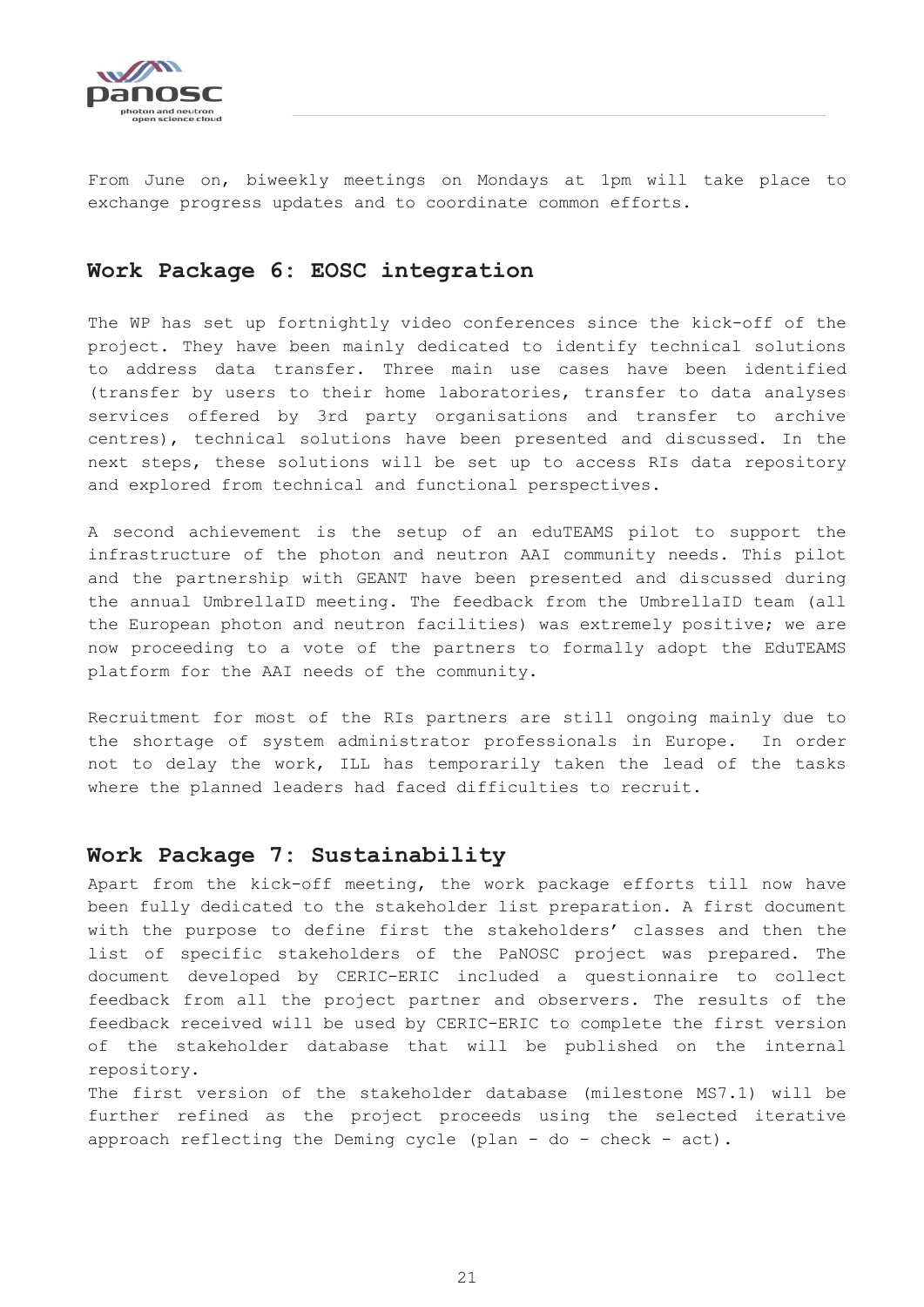

### <span id="page-21-0"></span>**Work Package 8: Staff and User Training**

Apart from the kick-off meeting, the work package formally first started in month 4 with Task 8.1. Task 8.1 primarily depends on ESS and staff that ESS has seconded from University of Copenhagen and Technical University of Denmark, and therefore ESS has started to have weekly meetings internally involving the seconded staff as well as staff from the ESS Data Systems and Technologies Group and the ESS Data Reduction, Analysis and Modelling group at ESS. Minutes from those meetings are placed in the WP8 folder in the PaNOSC repository on GitHub. The meetings concerns the migration of the e-neutrons.org e-learning platform to ESS and a first plan has been drafted for how to handle this. A first set of meetings with the leaders of work package 4 and 8 has also taken place and it has been decided that the WP8 leader will draft a joint WP4, 5, and 8 plan, which then will constitute both MS8.1 and MS8.2.

# <span id="page-21-1"></span>**Work Package 9: Outreach/Communication and Dissemination/Impact**

During the first six months of the project, WP9 firstly focused on setting up the tools to ensure a proper flow of information within the partnership, as well as between the project partners and the PaN community, other EOSC clusters and the wider community of EOSC stakeholders.

**Deliverable 9.3 – "PaNOSC repository for internal communications"** was published in this respect at the end of February 2019. The document describes the various tools adopted by PaNOSC for managing the documentation of the project, and provides instructions on how to use them. Such tools include:

- Open source **GitHub repository** for the storage of project's documents and the management of the project and its team. Three repositories have been created:
	- o PaNOSC [\(https://github.com/panosc-eu/panosc\)](https://github.com/panosc-eu/panosc), used for common issues and general information about the project;
	- o Wiki [\(https://github.com/panosc-eu/panosc/wiki\)](https://github.com/panosc-eu/panosc/wiki), with basic information about the project, its partners and its scope, which is used as the temporary project's website until the official one is published;
	- o Issues [\(https://github.com/panosc-eu/panosc/issues\)](https://github.com/panosc-eu/panosc/issues), used for discussion on all PaNOSC issues.
- **Google Drive and Docs** is used through a PaNOSC Google account, to store and share working documents, and to edit them collaboratively.
- The **CERIC drive** is a reserved area accessible by all partners, to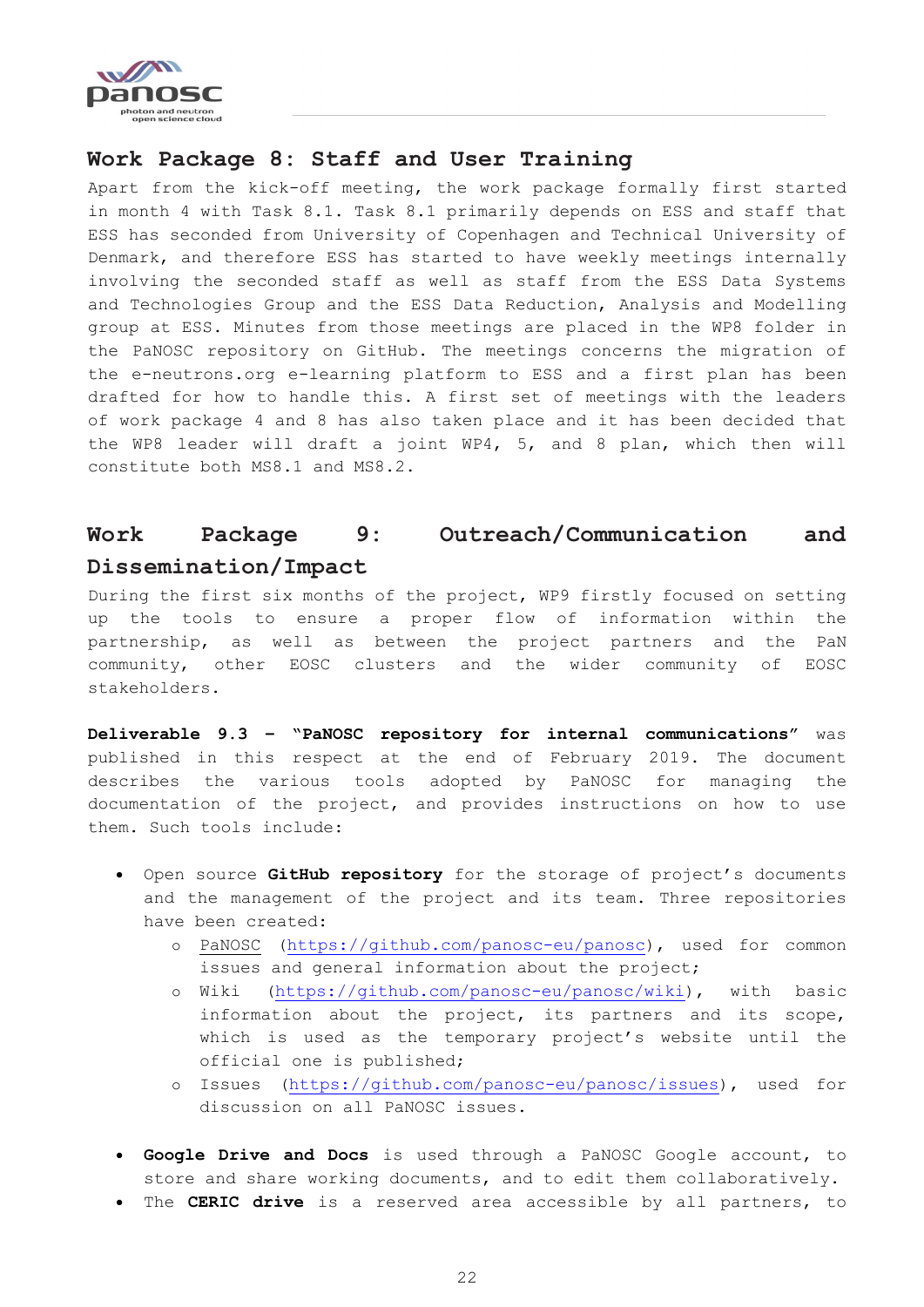

store and share confidential documents related to the project.

The **new logo and visual identity** of the project have been developed, also in view of the publication of the new project's website, which is foreseen by the end of May 2019. A visual identity manual will be available by the end of the same month, whereas most templates for the realization of the project's **promotional material** (.ppt, rollups, poster, etc.) have been designed and shared with the partners.

With reference to the **website** (see some images below), technical specifications have been defined according to the communication needs of the project, and a supplier has been selected for its development. Content is currently being drafted and progressively published in the beta version of the website.



A **shared Google calendar** has been created and shared with all partners, who have permissions to update it with information about upcoming PaNOSC and EOSC-related events. Such calendar will be embedded directly in the "News & Events" section of the website.

PaNOSC is also on **social media** with the Twitter account @Panosc\_eu, to promote the project to all target audiences, and to share useful information for the partners and PaNOSC/EOSC stakeholders about latest project's achievements, opportunities and upcoming events, relevant publications on FAIR data and the EOSC, etc.

Contacts with communications officers from the partners and **other EOSC clusters** have been taken, starting to give shape to a network of communicators cooperating for the promotion of the advancements in the work conducted towards the construction of the EOSC by research infrastructures throughout Europe.

In addition, staff and managers from PaNOSC partners attended a number of **events** to introduce PaNOSC to different audiences (including RIs technical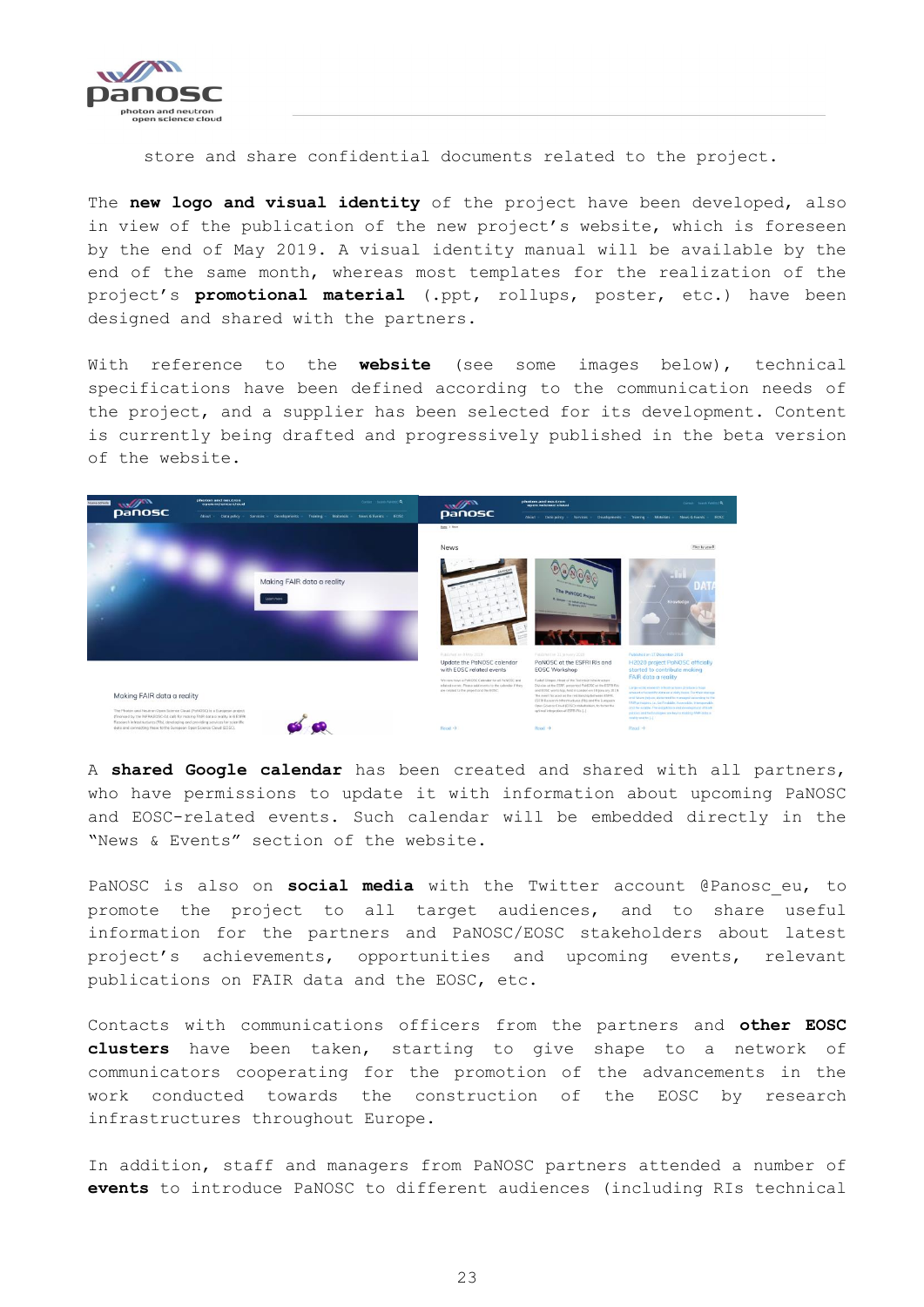

staff and managers, policy makers, researchers and service providers), and to discuss future plans and developments. Attended events in which PaNOSC speakers were actively present include:

- ESFRI RIs and EOSC Workshop, 30 January 2019, London UK
- ESCAPE kick-off meeting, 7-8 February 2019, Paris France
- SSHOC kick-off meeting, 11-12 March 2019, Utrecht The Netherlands
- FAIRsFAIR kick-off meeting, 14-15 March 2019, Amsterdam The Netherlands
- EOSC-hub week, 10-12 April 2019, Prague Czech Republic
- EGI Conference, 6-8 May 2019, Amsterdam The Netherlands

A possible participation in ESOF 2020 in Trieste is being discussed for the outreach to the wider public, with a panel with representatives from all EOSC clusters, to present the EOSC and the expected results for European research infrastructures active in the fields of environment, materials science, life sciences, astronomy and social sciences.

By the end of June 2019, the communication strategy of the project will be published, which includes an overview of the main project's communication goals and objectives, the main target audiences and key messages, as well as a more detailed plan of actions to inform and engage PaNOSC stakeholders in the next four years of the project. The strategy and the annexed communication plan will be working documents, which will be regularly updated and adapted to the needs of the partnership, the project and the EOSC.

# <span id="page-23-0"></span>Comparison between actual and forecasted project status

At this point in time, the project is advancing as planned. The project team is completing on time its deliverables without any indication that is overspending the allocated resources.

| Milestone<br>or<br>Deliverable Id | <b>Name</b>                                 | Due<br>date | Completed |
|-----------------------------------|---------------------------------------------|-------------|-----------|
| D1.1                              | Initiation   M2<br>Project<br>Documentation |             | YES       |
| MS1.1                             | Initiation<br>Project<br>Stage<br>completed | М2          | YES       |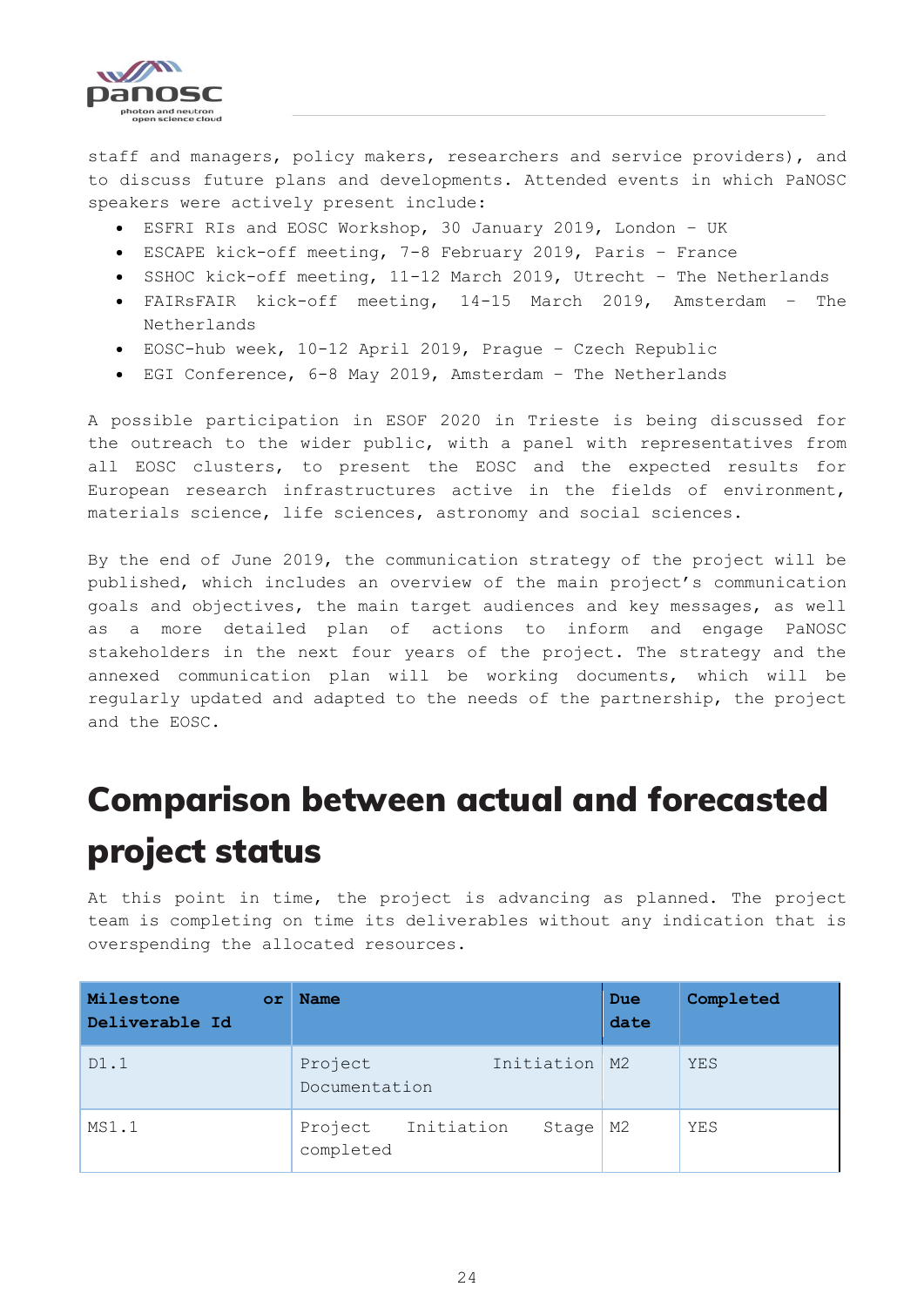

| D9.3  | Repository for internal M3<br>communication     |                | <b>YES</b>            |
|-------|-------------------------------------------------|----------------|-----------------------|
| D9.2  | PaNOSC's website                                | M6             | Planned<br>31/05/2019 |
| MS9.1 | PaNOSC's website ready                          | M6             | Planned<br>31/05/2019 |
| MS5.1 | Simulation codes in PaNData<br>Software Catalog | M6             | YES                   |
| MS7.1 | Stakeholder database ready                      | M6             | Coming soon           |
| MS8.1 | Joint WP4 and WP8 plan                          | M6             | YES                   |
| SM8.2 | Joint WP5 and WP8 plan                          | M6             | <b>YES</b>            |
| D1.2  | Mid-Year summary                                | M6             | YES                   |
| D1.4  | Data management plan                            | M <sub>6</sub> | Planned<br>31/05/2019 |

Recruiting at the different partners in order to support the PaNOSC project is still ongoing and a little bit behind schedule, however we do not expect at this time this to negatively affect the project and its timescales.

# <span id="page-24-0"></span>Next steps

The first annual workshop for PaNOSC is being planned, with the date of and location confirmed (Trieste during week 43 of 2019).

We expect to have completed most of the recruitment by month 9 (August 2019), so all consortium partners can focus on delivering PaNOSC. ExPaNDS, the companion project to PanOSC, has received financing from the EU. ExPaNDS has the same objectives as PaNOSC but for national photon and neutron sources. The two projects depend on each other and will work closely together to serve a common community. ExPaNDS officially kicks off in September but discussions on how to work together have already started.